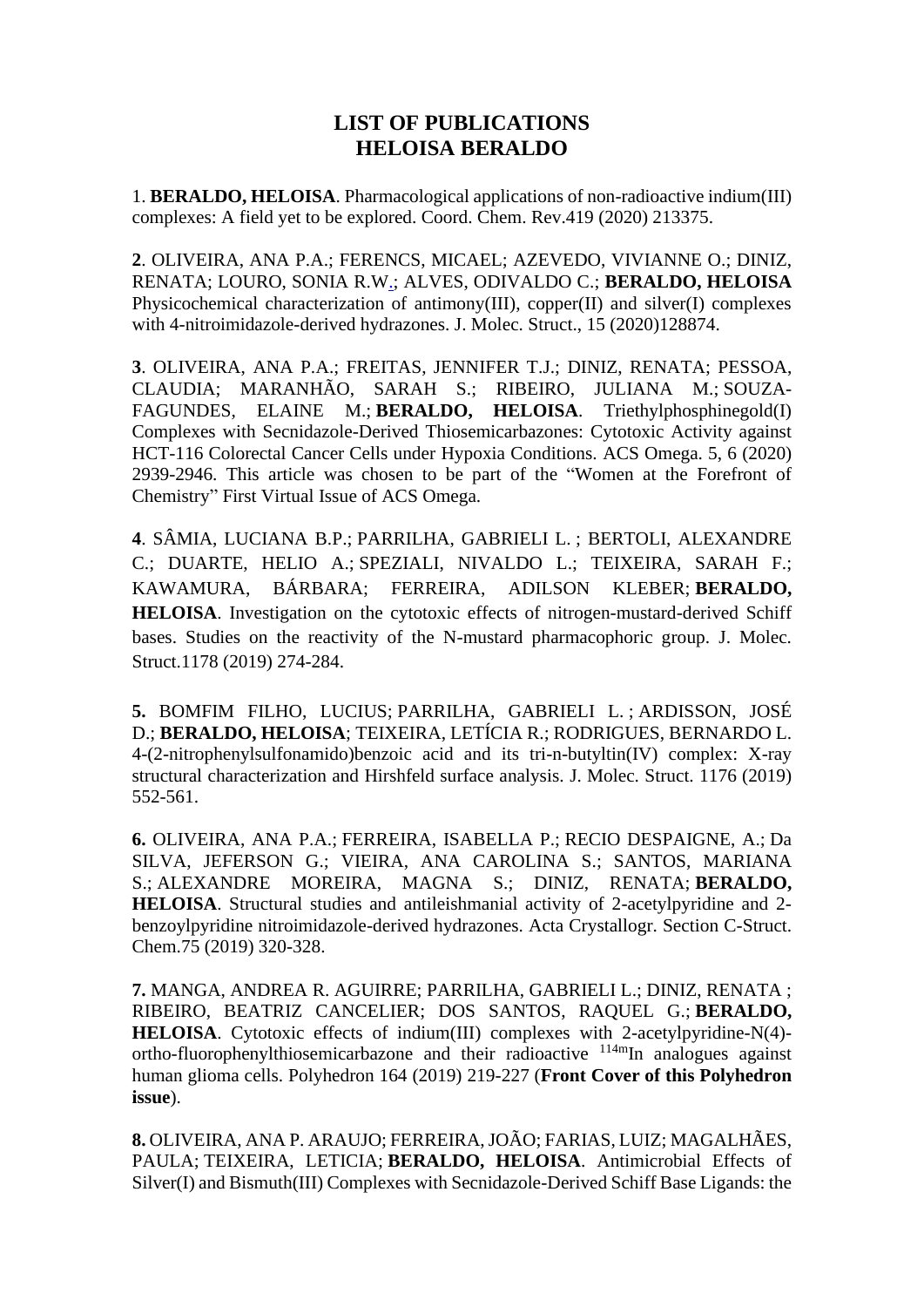Role of the Nitro Group Reduction. J. Braz. Chem. Soc. 30 (2019) 2299-2307.

**9.** ROCHA, CLEIDIVÂNIA S.; FILHO, LUCIUS F.O. BOMFIM; DE SOUZA, AMANDA ESPOSITO; DINIZ, RENATA; [DENADAI,](http://lattes.cnpq.br/5576033965386660) ÂNGELO M.L.; **BERALDO, HELOISA** ; [TEIXEIRA,](http://lattes.cnpq.br/3150790447778819) LETICIA R. Structural studies and investigation on the antifungal activity of silver(I) complexes with 5-nitrofuran-derived hydrazones. Polyhedron 170 (2019) 723-730.

**10**. OLIVEIRA, A.P.A.; RECIO-DESPAIGNE, A.; [FERREIRA,](http://lattes.cnpq.br/4260734232382167) I.P.; DINIZ, R.; SOUSA, K.A.F.; BASTOS, T.M.; SOARES, M.B.P.; MOREIRA, D.R.M.; **BERALDO, H**. Investigation of the antitrypanosomal effects of 2-formyl-8-hydroxyquinoline-derived hydrazones and their antimony(III) and bismuth(III) complexes. New J. Chem. 43 (2019) 18996-19002 (**Inside Cover of this N.J. Chem. Issue**).

**11**. SANTOS, ANE F.; [FERREIRA,](http://lattes.cnpq.br/4260734232382167) ISABELLA P.; TAKAHASHI, [JACQUELINE](http://lattes.cnpq.br/8436025963943451) A.; RODRIGUES, GABRIEL L.S.; PINHEIRO, CARLOS B.; [TEIXEIRA,](http://lattes.cnpq.br/3150790447778819) LETÍCIA [R.;](http://lattes.cnpq.br/3150790447778819) ROCHA, [WILLIAN](http://lattes.cnpq.br/5873636553295704) R.; **BERALDO, HELOISA**. Silver(I) complexes with 2 acetylpyridinebenzoylhydrazones exhibit antimicrobial effects against yeast and filamentous fungi. New J. Chem 42 (2018) 2125-2132.

**12.** OLIVEIRA, ALEXANDRE A.; OLIVEIRA, ANA P.A.; FRANCO, LUCAS L.; FERENCS, MICAEL O.; FERREIRA, JOÃO F.G.; BACHI, SOFIA M.P.S.; [SPEZIALI,](http://lattes.cnpq.br/2287316756049448) [NIVALDO](http://lattes.cnpq.br/2287316756049448) L.; FARIAS, LUIZ M.; MAGALHÃES, PAULA P.; **BERALDO, HELOISA**. 5-Nitroimidazole-derived Schiff bases and their copper(II) complexes exhibit potent antimicrobial activity against pathogenic anaerobic bacteria. Biometals 31 (2018) 571-584.

**13.** SANTOS, ANE F.; [FERREIRA,](http://lattes.cnpq.br/4260734232382167) ISABELLA P.; PINHEIRO, CARLOS B.; SANTOS, VERLANE G.; LOPES, MIRIAM T.P.; [TEIXEIRA,](http://lattes.cnpq.br/8218059267505950) LETÍCIA R.; [ROCHA,](http://lattes.cnpq.br/5873636553295704) [WILLIAN](http://lattes.cnpq.br/5873636553295704) R.; RODRIGUES, GABRIEL L.S.; **BERALDO, HELOISA**. [Ag(L)NO3] Complexes with 2-Benzoylpyridine-Derived Hydrazones: Cytotoxic Activity and Interaction with Biomolecules. ACS Omega 3 (2018) 7027-7035.

**14.** GARCIA, CAMILA V.; [PARRILHA,](http://lattes.cnpq.br/1443338732472269) GABRIELI L.; [RODRIGUES,](http://lattes.cnpq.br/6915714261651875) BERNARDO [L.;](http://lattes.cnpq.br/6915714261651875) BARBEIRA, PAULO J.S.; CLARKE, RYAN M.; STORR, TIM; **BERALDO, HELOISA**. Cobalt(III) complexes with 2-acetylpyridine-derived Schiff bases: studies investigating ligand release upon reduction. Polyhedron 124 (2017) 86-95.

**15.** OLIVEIRA, ALEXANDRE A.; PERDIGÃO, GABRIELE M.C.; RODRIGUES, LUANA E.; DA SILVA, [JEFERSON](http://lattes.cnpq.br/4049419303742888) G.; [SOUZA-FAGUNDES,](http://lattes.cnpq.br/6275124345922194) ELAINE [M.](http://lattes.cnpq.br/6275124345922194) ; TAKAHASHI, [JACQUELINE](http://lattes.cnpq.br/8436025963943451) A.; ROCHA, [WILLIAN](http://lattes.cnpq.br/5873636553295704) R.; **BERALDO, HELOISA**. Cytotoxic and antimicrobial effects of indium(III) complexes with 2 acetylpyridine-derived thiosemicarbazones. Dalton Trans. 46 (2017) 918-932.

**16.** TAMAYO, LENKA V.; SANTOS, ANE F.; [FERREIRA,](http://lattes.cnpq.br/4260734232382167) ISABELLA P.; SANTOS, VERLANE G.; LOPES, MIRIAM T.P.; **BERALDO, HELOISA**. Silver(I) complexes with chromone-derived hydrazones: investigation on the antimicrobial and cytotoxic effects. Biometals, 30 (2017) 379-392.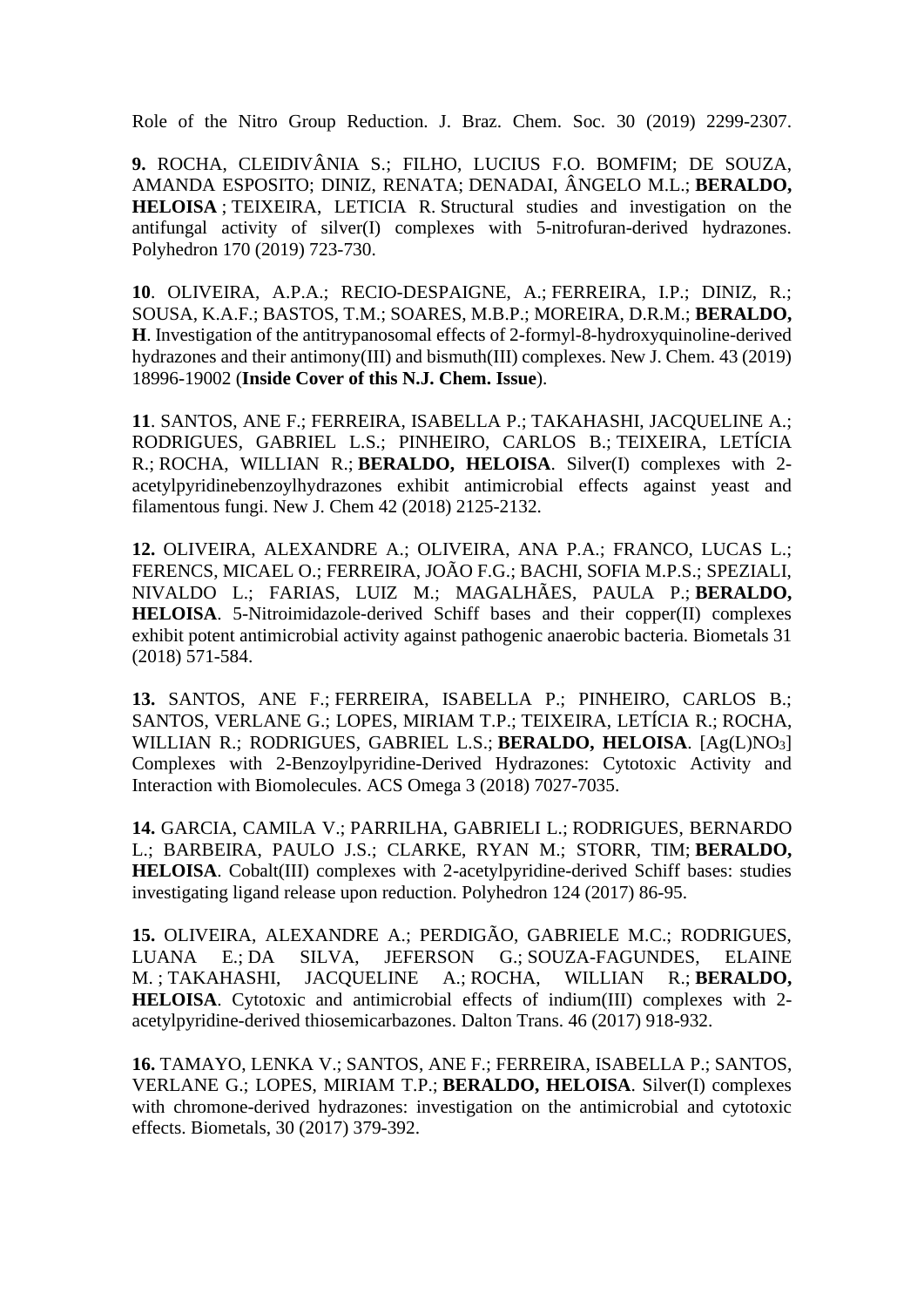**17.** TAMAYO, LENKA V.; DA SILVA, [JEFERSON](http://lattes.cnpq.br/4049419303742888) G.; QUINTÃO, MATHEUS C.; DUARTE, HELIO A.; [LOURO,](http://lattes.cnpq.br/6450292906586525) SONIA R.W.; **BERALDO, HELOISA** . Investigation on the physicochemical properties of trans-4-stilbenecarboxaldehyde-derived hydrazones and their copper(II) complexes. Polyhedron 134 (2017) 199-206.

**18.** OLIVEIRA, ALEXANDRE A.; PERDIGÃO, GABRIELE M.C.; DA [SILVA,](http://lattes.cnpq.br/4049419303742888) [JEFERSON](http://lattes.cnpq.br/4049419303742888) G.; [SOUZA-FAGUNDES,](http://lattes.cnpq.br/6275124345922194) ELAINE M.; **BERALDO, HELOISA**. Indium(III) complexes with 2-acetylpyridine-derived thiosemicarbazones exhibit cytotoxic activity against human leukemia and solid tumor cell lines. Polyhedron, 135 (2017) 72-78.

**19.** OLIVEIRA, ALEXANDRE ALMEIDA; FRANCO, LUCAS LOPARDI; [DOS](http://lattes.cnpq.br/4312378630155156) SANTOS, RAQUEL [GOUVEA;](http://lattes.cnpq.br/4312378630155156) PERDIGÃO, GABRIELE DE MATOS CARDOSO; DA SILVA, [JEFERSON](http://lattes.cnpq.br/4049419303742888) GOMES; SOUZA-FAGUNDES, ELAINE; **BERALDO, HELOISA**. Neutron activation of In(III) complexes with thiosemicarbazones leads to the production of potential radiopharmaceuticals for the treatment of breast cancer. New J. Chem, 41 (2017) 9041-9050.

**20.** SANTOS, ANE F.; [FERREIRA,](http://lattes.cnpq.br/4260734232382167) ISABELLA P. ; PINHEIRO, CARLOS B.; TAKAHASHI, [JACQUELINE](http://lattes.cnpq.br/8436025963943451) A.; [TEIXEIRA,](http://lattes.cnpq.br/8218059267505950) LETÍCIA R.; **BERALDO, HELOISA.** Silver(I) complexes with 2,6-diacetylpyridine- *bis*(benzoylhydrazones): antifungal activity and interaction with DNA. Polyhedron 138 (2017) 270-276.

**21.** [FERREIRA,](http://lattes.cnpq.br/4260734232382167) ISABELLA P.; PILÓ, E.D.L.; RECIO-DESPAIGNE, ANGEL A.; [DA](http://lattes.cnpq.br/4049419303742888) SILVA, [JEFERSON](http://lattes.cnpq.br/4049419303742888) G.; RAMOS, JONAS P.; MARQUES, LUCAS B.; PRAZERES, PEDRO H.D.M.; TAKAHASHI, [JACQUELINE](http://lattes.cnpq.br/8436025963943451) A.; [SOUZA-FAGUNDES,](http://lattes.cnpq.br/6275124345922194) ELAINE [M.;](http://lattes.cnpq.br/6275124345922194) ROCHA, WILLIAN; **BERALDO, HELOISA**. Bismuth(III) complexes with 2 acetylpyridine- and 2-benzoylpyridine-derived hydrazones: Antimicrobial and cytotoxic activities and effects on the clonogenic survival of human solid tumor cells. Bioorg. Med. Chem. 24 (2016) 2988-2998.

**22.** GARCIA, CAMILA VARGAS; PARRILHA, GABRIELI LESSA; RODRIGUES, BERNARDO LAGES; TEIXEIRA, SARAH FERNANDES; DE AZEVEDO, RICARDO ALEXANDRE; FERREIRA, ADILSON KLEBER; **BERALDO, HELOISA**. Tricarbonylrhenium(I) complexes with 2-acetylpyridine-derived hydrazones are cytotoxic to NCI-H460 human large cell lung cancer. New J. Chem. 40 (2016) 7379- 7387.

**23.** VUTEY, VENN; CASTELL I, SILVIA; D'ANNESSA, ILDA; SÂMIA, LUCIANA B.P.; [SOUZA-FAGUNDES,](http://lattes.cnpq.br/6275124345922194) ELAINE M.; **BERALDO, HELOISA**; DESIDERI, ALESSANDRO. Human topoisomerase IB is a target of a thiosemicarbazone copper(II) complex. Arch. Biochem. Biophys. 606 (2016) 34-40.

**24.** SÂMIA, LUCIANA B.P.; [PARRILHA,](http://lattes.cnpq.br/1443338732472269) GABRIELI L.; DA SILVA, [JEFERSON](http://lattes.cnpq.br/4049419303742888) G.; RAMOS, JONAS P.; [SOUZA-FAGUNDES,](http://lattes.cnpq.br/6275124345922194) ELAINE M.; CASTELLI, SILVIA; VUTEY, VENN; DESIDERI, ALESSANDRO; **BERALDO, HELOISA**. Metal complexes of 3-(4-bromophenyl)-1-pyridin-2-ylprop-2-en-1-one thiosemicarbazone: cytotoxic activity and investigation on the mode of action of the gold(III) complex. Biometals 29 (2016) 515-526.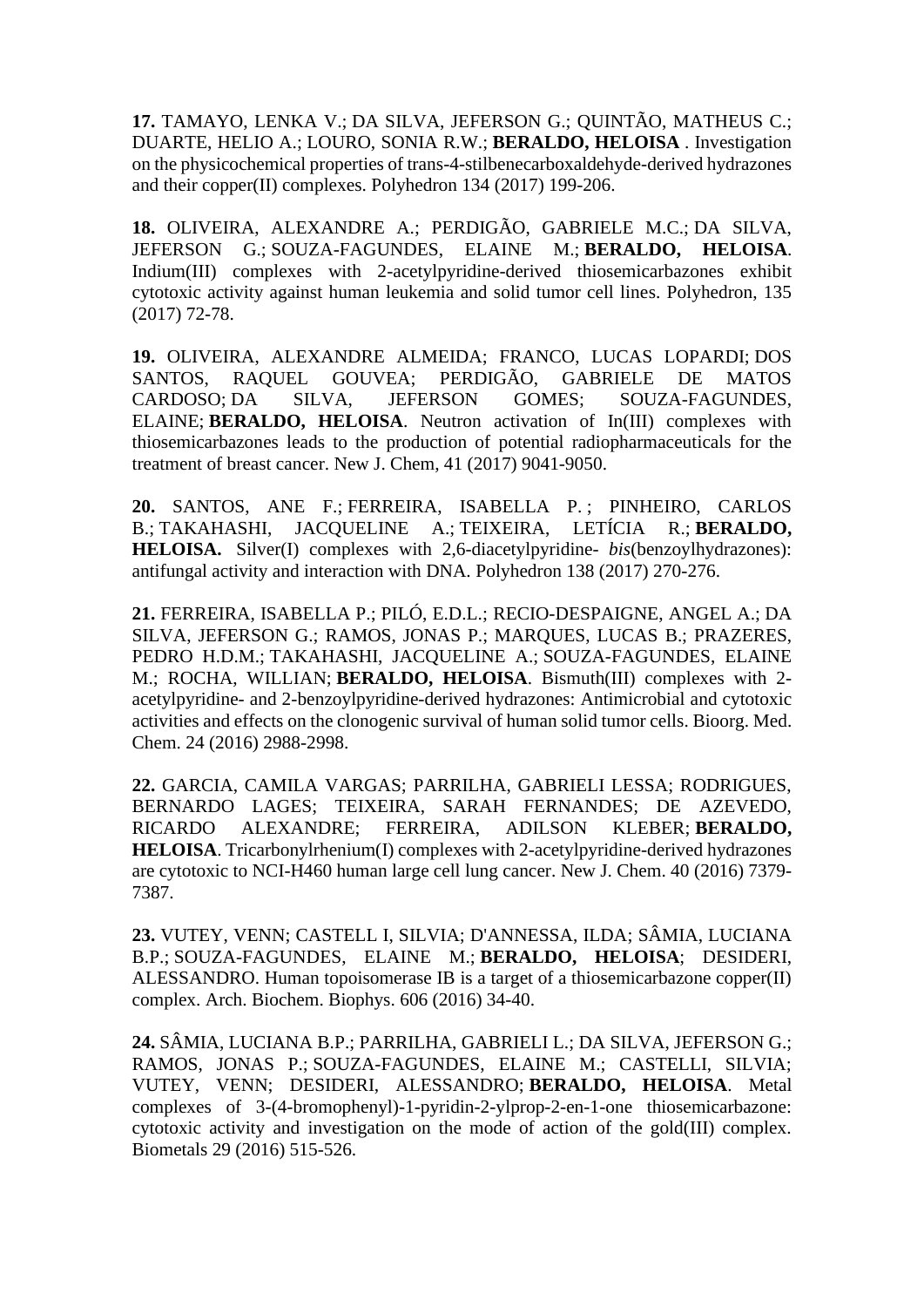**25.** VIEIRA, [RAFAEL](http://lattes.cnpq.br/2300064372165096) P.; THOMPSON, JOHN R.; **BERALDO, HELOISA**; STORR, TIM. Partial conversion of thioamide into nitrile in a copper(II) complex of 2,6 diacetylpyridine *bis*(thiosemicarbazone), a drug prototype for Alzheimer's disease. Acta Crystallogr. Section C Struct. Chem, 71 (2015) 1-5 (**Cover of this Acta C issue**).

**26.** PILÓ, ELISA D.L.; RECIO-DESPAIGNE, ANGEL A.; DA SILVA, [JEFERSON](http://lattes.cnpq.br/4049419303742888) [G.;](http://lattes.cnpq.br/4049419303742888) [FERREIRA,](http://lattes.cnpq.br/4260734232382167) ISABELLA P.; TAKAHASHI, JAQUELINE A.; **BERALDO, HELOISA**. Effect of coordination to antimony(III) on the antifungal activity of 2 acetylpyridine- and 2-benzoylpyridine-derived hydrazones. Polyhedron 97 (2015) 30-38.

**27.** TAMAYO, LENKA V.; GOUVEA, LIGIANE R; SOUSA, ANNA C.; ALBUQUERQUE, RONNIEL M.; TEIXEIRA, SARAH FERNANDES; DE AZEVEDO, RICARDO ALEXANDRE; LOURO, SONIA R.W.; FERREIRA, ADILSON KLEBER; **BERALDO, HELOISA**. Copper(II) complexes with naringenin and hesperetin: cytotoxic activity against A 549 human lung adenocarcinoma cells and investigation on the mode of action. Biometals 29 (2015) 39-52.

**28.** [GOMES,](http://lattes.cnpq.br/2528313474535288) LUIZA M.F.; VIEIRA, [RAFAEL](http://lattes.cnpq.br/2300064372165096) P.; JONES, MICHAEL R.; WANG, MICHAEL C.P. ; DYRAGER, CHRISTINE; [SOUZA-FAGUNDES,](http://lattes.cnpq.br/6275124345922194) ELAINE M.; [DA](http://lattes.cnpq.br/4049419303742888) SILVA, [JEFERSON](http://lattes.cnpq.br/4049419303742888) G.; STORR, TIM; **BERALDO, HELOISA**. 8-Hydroxyquinoline Schiff-base Compounds as Antioxidants and Modulators of Copper-Mediated Aβ Peptide Aggregation. J. Inorg. Biochem. 119 (2014) 106-116.

**29.** ISLAM, ARSHAD; GOMES DA SILVA, [JEFERSON;](http://lattes.cnpq.br/4049419303742888) BERBET, FILIPE; [DA](http://lattes.cnpq.br/0647393600003621) SILVA, [SYDNEI;](http://lattes.cnpq.br/0647393600003621) [RODRIGUES,](http://lattes.cnpq.br/6915714261651875) BERNARDO; **BERALDO, HELOISA**; [MELO,](http://lattes.cnpq.br/1015684335679217) [MARIA;](http://lattes.cnpq.br/1015684335679217) FRÉZARD, [FRÉDÉRIC;](http://lattes.cnpq.br/1339716092644256) [DEMICHELI,](http://lattes.cnpq.br/3146161136791377) CYNTHIA . Novel  $triphenylantimony(V)$  and triphenylbismuth $(V)$  complexes with benzoic acid derivatives: structural characterization, in vitro antileishmanial and antibacterial activities and cytotoxicity against macrophages. Molecules 19 (2014) 6009-6030.

**30.** [PARRILHA,](http://lattes.cnpq.br/1443338732472269) GABRIELI L.; [FERRAZ,](http://lattes.cnpq.br/7883320122076290) KARINA S.O.; LESSA, [JOSANE](http://lattes.cnpq.br/8402296847454322) A.; DE OLIVEIRA, KELY NAVAKOSKI ; [RODRIGUES,](http://lattes.cnpq.br/6915714261651875) BERNARDO L.; RAMOS, JONAS P.; [SOUZA-FAGUNDES,](http://lattes.cnpq.br/6275124345922194) ELAINE M.; OTT, INGO; **BERALDO, HELOISA**. Metal complexes with 2-acetylpyridine-N(4)-orthochlorophenylthiosemicarbazone: cytotoxicity and effect on the enzymatic activity of thioredoxin reductase and glutathione reductase. Eur. J. Med. Chem, 84 (2014) 537-544.

**31.** RECIO DESPAIGNE, ANGEL; DA SILVA, [JEFERSON](http://lattes.cnpq.br/4049419303742888) ; DA COSTA, PRYSCILA; DOS SANTOS, RAQUEL; **BERALDO, HELOISA**. ROS-Mediated Cytotoxic Effect of Copper(II) Hydrazone Complexes against Human Glioma Cells. Molecules 19 (2014) 17202-17220.

**32. HELOISA BERALDO** Lucia Tosi: Scientist, Science Historian and Feminist. Revista Virtual de Química 6 (2014) 551-570.

**33.** DA [SILVA,](http://lattes.cnpq.br/4049419303742888) J.G.; **BERALDO, HELOISA**. Chalcone-derived thiosemicarbazones and their zinc(II) and gallium(III) complexes: spectral studies and antimicrobial activity. J. Coord. Chem. 66 (2013) 385-401.

**34.** LESSA, [JOSANE](http://lattes.cnpq.br/8402296847454322) A.; SOARES, [MARCELLA](http://lattes.cnpq.br/6420135421404723) A.; DOS [SANTOS,](http://lattes.cnpq.br/4312378630155156) RAQUEL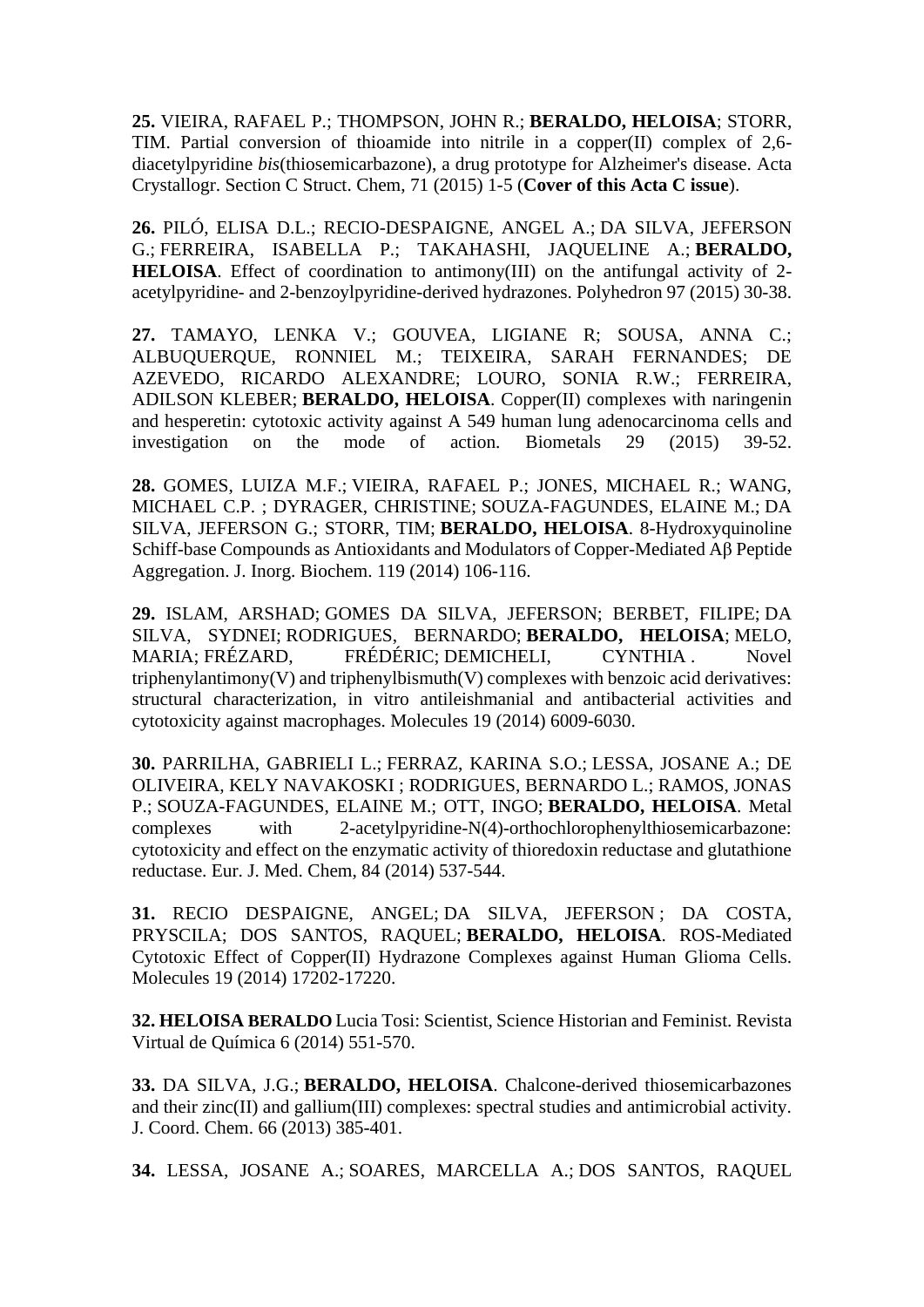[G.;](http://lattes.cnpq.br/4312378630155156) [MENDES,](http://lattes.cnpq.br/8218059267505950) ISOLDA C.; [SALUM,](http://lattes.cnpq.br/2945837904680698) LÍVIA B.; DAGHESTANI, HIKMAT N.; [ANDRICOPULO,](http://lattes.cnpq.br/5598322661148873) ADRIANO D.; DAY, BILLY W.; VOGT, ANDREAS; **BERALDO, HELOISA**. Gallium(III) complexes with 2-acetylpyridinederived thiosemicarbazones: antimicrobial and cytotoxic effects and investigation on the interactions with tubulin. Biometals 26 (2013) 151-165.

**35. [BERALDO,](http://lattes.cnpq.br/8218059267505950) HELOISA**; [ZANI,](http://lattes.cnpq.br/0714208971609666) CARLOS; [SOUZA-FAGUNDES,](http://lattes.cnpq.br/6275124345922194) ELAINE [M.](http://lattes.cnpq.br/6275124345922194) The antimicrobial activity of lapachol and its thiosemicarbazone and semicarbazone derivatives. Memórias do Instituto Oswaldo Cruz (Impresso) 108 (2013) 342-351.

**36.** [VIEIRA,](http://lattes.cnpq.br/6526472594743864) A.E.D.; [ARAUJO,](http://lattes.cnpq.br/8219556282787082) G.L. ; GALASSI, C.M.; [RODRIGUES,](http://lattes.cnpq.br/1491232670261473) [R.F.;](http://lattes.cnpq.br/1491232670261473) [CASSALLI,](http://lattes.cnpq.br/5921185698230768) G.D. ; KAISER, M.; DALLA [COSTA,](http://lattes.cnpq.br/3345924324711668) T.; **BERALDO, H.**; [TAGLIATI,](http://lattes.cnpq.br/8464038725747139) C.A. Toxicological, toxicokinetic and gastroprotective evaluation of the benzaldehyde semicarbazone. Food Chem. Toxicol. 55 (2013) 434-443.

**37.** [VILHENA,](http://lattes.cnpq.br/1703174099624946) FELIPE S.; [TEIXEIRA,](http://lattes.cnpq.br/8218059267505950) LETÍCIA R. ; ALVES, [ODIVALDO](http://lattes.cnpq.br/0110389852413203) [CAMBRAIA](http://lattes.cnpq.br/0110389852413203) ; **BERALDO, HELOISA**; [MIRANDA,](http://lattes.cnpq.br/3013640058442152) FABIO; FELCMAN, JUDITH. Study in Aqueous Solutions of Bioactive 2-Pyridineformamide-Derived thiosemicarbazones and their iron(II) and iron(III) Complexes. J. Sol. Chem. 42 (2013) 555-565.

**38.** DA [SILVA,](http://lattes.cnpq.br/4049419303742888) J.G.; RECIO [DESPAIGNE,](http://lattes.cnpq.br/4240369058617665) A.; DOS [SANTOS,](http://lattes.cnpq.br/4312378630155156) R. G.; **BERALDO, H**. Cytotoxic activity, albumin and DNA binding of new copper(II) complexes with chalcone-derived thiosemicarbazones. Eur. J. Med. Chem. 65 (2013) 415-426.

**39.** LAMBERT, CATHERINE; **BERALDO, HELOISA**; LIEVRE, NICOLE; GARNIER-SUILLEROT, ARLETTE; DORLET, PIERRE; SALERNO, MILENA. Bis(thiosemicarbazone) copper complexes: mechanism of intracellular accumulation. J. Biol. Inorg. Chem. 18 (2013) 59-69.

**40.** [DENADAI,](http://lattes.cnpq.br/5576033965386660) A.; [SINISTERRA,](http://lattes.cnpq.br/0569614713880200) R.D.; [MANGRICH,](http://lattes.cnpq.br/3935366222752874) A ; **BERALDO, H** . Control of size in losartan/copper(II) coordination complex hydrophobic precipitate. Materials Science & Engineering. C, Biomimetic Materials, Sensors and Systems 33 (2013) 3916- 3922.

**41.** [FERRAZ,](http://lattes.cnpq.br/7883320122076290) KARINA S. O.; DA SILVA, [JEFERSON](http://lattes.cnpq.br/4049419303742888) G.; COSTA, [FLÁVIA](http://lattes.cnpq.br/3563110762175276) M.; MENDES, BRUNO M.; [RODRIGUES,](http://lattes.cnpq.br/6915714261651875) BERNARDO L.; SANTOS, RAQUEL G.; **BERALDO, HELOISA**. N(4)-Tolyl-2-acetylpyridine thiosemicarbazones and their platinum(II,IV) and gold(III) complexes: cytotoxicity against human glioma cells and studies on the mode of action. Biometals 26 (2013) 677-691.

**42.** [FERRAZ,](http://lattes.cnpq.br/7883320122076290) KARINA S.O.; REIS, [DÉBORA](http://lattes.cnpq.br/5311422475692708) C.; DA SILVA, [JEFERSON](http://lattes.cnpq.br/4049419303742888) [G.;](http://lattes.cnpq.br/4049419303742888) [SOUZA-FAGUNDES,](http://lattes.cnpq.br/6275124345922194) ELAINE M.; BARAN, ENRIQUE J.; **BERALDO, HELOISA**. Investigation on the bioactivities of clioquinol and its bismuth(III) and platinum(II,IV) complexes. Polyhedron 63 (2013) 28-35.

**43.** REIS, [DÉBORA](http://lattes.cnpq.br/5311422475692708) ; DESPAIGNE, ANGEL; SILVA, [JEFERSON;](http://lattes.cnpq.br/4049419303742888) SILVA, NAYANE; VILELA, CAMILA; [MENDES,](http://lattes.cnpq.br/4135519633437150) ISOLDA; TAKAHASHI, JACQUELINE; **BERALDO, HELOISA**. Structural Studies and Investigation on the Activity of Imidazole-Derived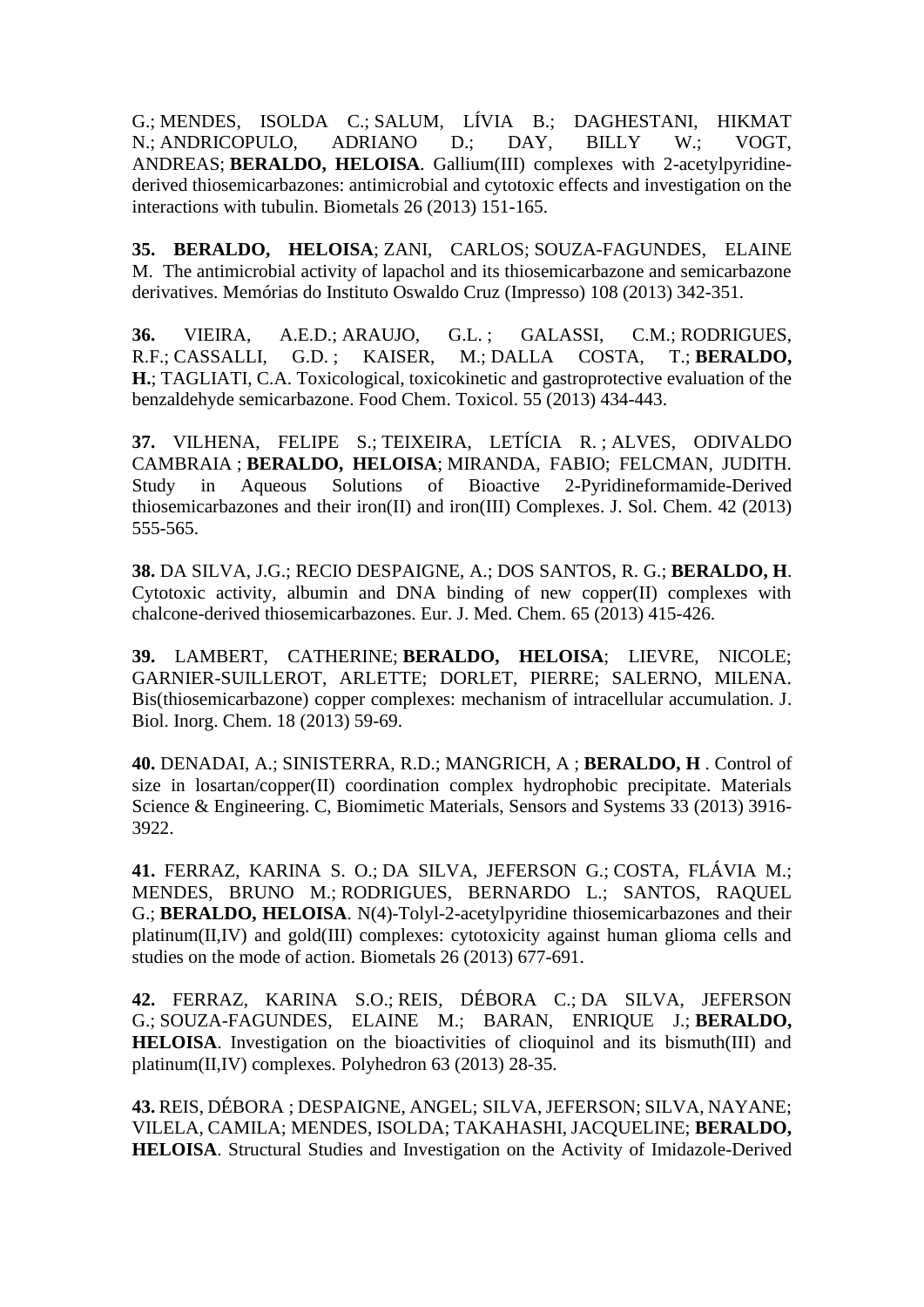Thiosemicarbazones and Hydrazones against Crop-Related Fungi. Molecules 18 (2013) 12645-12662.

**44.** [FERRAZ,](http://lattes.cnpq.br/7883320122076290) KARINA S.O.; SILVA, NAYANE F.; DA SILVA, [JEFERSON](http://lattes.cnpq.br/4049419303742888) [G.;](http://lattes.cnpq.br/4049419303742888) [SPEZIALI,](http://lattes.cnpq.br/2287316756049448) NIVALDO L.; [MENDES,](http://lattes.cnpq.br/4135519633437150) ISOLDA C.; **[BERALDO](http://lattes.cnpq.br/8218059267505950)**, **HELOISA**. Structural studies on acetophenone- and benzophenone-derived thiosemicarbazones and their zinc(II) complexes. J. Molec. Struct. 1008 (2012) 102-107.

**45.** VIEIRA, [RAFAEL](http://lattes.cnpq.br/2300064372165096) P.; LESSA, [JOSANE](http://lattes.cnpq.br/8402296847454322) A.; [FERREIRA,](http://lattes.cnpq.br/7818267113735612) WALLACE C.; COSTA, FERNANDA B.; BASTOS, [LEANDRO](http://lattes.cnpq.br/4254171415479020) F.S.; ROCHA, [WILLIAN](http://lattes.cnpq.br/5873636553295704) R.; [COELHO,](http://lattes.cnpq.br/4618940866590929) [MÁRCIO](http://lattes.cnpq.br/4618940866590929) M.; **[BERALDO,](http://lattes.cnpq.br/8218059267505950) HELOISA**. Influence of susceptibility to hydrolysis and hydrophobicity of arylsemicarbazones on their anti-nociceptive and anti-inflammatory activities. Eur. J. Med. Chem. 50 (2012)140-148.

**46.** [DESPAIGNE,](http://lattes.cnpq.br/4240369058617665) ANGEL A.R.; [PARRILHA,](http://lattes.cnpq.br/1443338732472269) GABRIELI L.; IZIDORO, JANS B.; [DA](http://lattes.cnpq.br/2284410108731333) COSTA, [PRYSCILA](http://lattes.cnpq.br/2284410108731333) R.; DOS [SANTOS,](http://lattes.cnpq.br/4312378630155156) RAQUEL G.; PIRO, OSCAR E.; [CASTELLANO,](http://lattes.cnpq.br/7416526225245942) EDUARDO E.; ROCHA, [WILLIAN](http://lattes.cnpq.br/5873636553295704) R.; **[BERALDO,](http://lattes.cnpq.br/8218059267505950) HELOISA**. 2-Acetylpyridine- and 2-benzoylpyridine-derived hydrazones and their gallium(III) complexes are highly cytotoxic to glioma cells. Eur. J. Med. Chem. 50 (2012) 163-172.

**47.** RECIO [DESPAIGNE,](http://lattes.cnpq.br/4240369058617665) ANGEL A.; DA COSTA, FERNANDA B.; PIRO, OSCAR E.; [CASTELLANO,](http://lattes.cnpq.br/7416526225245942) EDUARDO. E.; [LOURO,](http://lattes.cnpq.br/6450292906586525) SONIA R.W.; **[BERALDO,](http://lattes.cnpq.br/8218059267505950) HELOISA**. Complexation of 2-acetylpyridine- and 2-benzoylpyridine-derived hydrazones to copper(II) as an effective strategy for antimicrobial activity improvement. Polyhedron 38 (2012) 285-290.

**48.** SOARES, [MARCELLA](http://lattes.cnpq.br/6420135421404723) A.; LESSA, [JOSANE](http://lattes.cnpq.br/8402296847454322) A.; [MENDES,](http://lattes.cnpq.br/4135519633437150) ISOLDA C.; [DA](http://lattes.cnpq.br/4049419303742888) SILVA, [JEFERSON](http://lattes.cnpq.br/4049419303742888) G.; DOS [SANTOS,](http://lattes.cnpq.br/4312378630155156) RAQUEL G.; [SALUM,](http://lattes.cnpq.br/2945837904680698) LÍVIA B.; DAGHESTANI, HIKMAT; [ANDRICOPULO,](http://lattes.cnpq.br/5598322661148873) ADRIANO D.; DAY, BILLY W.; VOGT, ANDREAS; [PESQUERO,](http://lattes.cnpq.br/4195433401073024) JORGE L.; ROCHA, [WILLIAN](http://lattes.cnpq.br/5873636553295704) R.; **[BERALDO](http://lattes.cnpq.br/8218059267505950)**, **HELOISA**. N4-Phenyl-substituted 2-acetylpyridine thiosemicarbazones: Cytotoxicity against human tumor cells, structure activity relationship studies and investigation on the mechanism of action. Bioorg. Med. Chem. 20 (2012) 3396-3409.

**49.** LESSA, [JOSANE](http://lattes.cnpq.br/8402296847454322) A. ; [FERRAZ,](http://lattes.cnpq.br/7883320122076290) KARINA S.O.; [GUERRA,](http://lattes.cnpq.br/6242993689847171) JULIANA C.; MIRANDA, LUANA F.; [ROMEIRO,](http://lattes.cnpq.br/2769059147261492) CARLA F.D.; [SOUZA-FAGUNDES,](http://lattes.cnpq.br/6275124345922194) ELAINE [M.;](http://lattes.cnpq.br/6275124345922194) [BARBEIRA,](http://lattes.cnpq.br/5066507953850467) PAULO JORGE S.; **[BERALDO,](http://lattes.cnpq.br/8218059267505950) HELOISA**. Spectroscopic and electrochemical characterization of gold(I) and gold(III) complexes with glyoxaldehyde bis(thiosemicarbazones): cytotoxicity against human tumor cell lines and inhibition of thioredoxin reductase activity. Biometals 25 (2012) 587-598.

**50.** [FERRAZ,](http://lattes.cnpq.br/7883320122076290) KARINA S.O.; SILVA, NAYANE F.; DA SILVA, [JEFERSON](http://lattes.cnpq.br/4049419303742888) G.; DE MIRANDA, LUANA F.; [ROMEIRO,](http://lattes.cnpq.br/2769059147261492) CARLA F.D.; [SOUZA-FAGUNDES,](http://lattes.cnpq.br/6275124345922194) ELAINE [M.;](http://lattes.cnpq.br/6275124345922194) [MENDES,](http://lattes.cnpq.br/4135519633437150) ISOLDA C.; **[BERALDO,](http://lattes.cnpq.br/8218059267505950) HELOISA**. Investigation on the pharmacological profile of 2,6-diacetylpyridine bis(benzoylhydrazone) derivatives and their antimony(III) and bismuth(III) complexes. Eur. J. Med. Chem. 53 (2012) 98-106.

**51.** LESSA, [JOSANE](http://lattes.cnpq.br/8402296847454322) A.; [PARRILHA,](http://lattes.cnpq.br/1443338732472269) GABRIELI L.; **BERALDO, HELOISA** Gallium complexes as new promising metallodrug candidates. Inorg. Chim. Acta 393 (2012) 53- 63.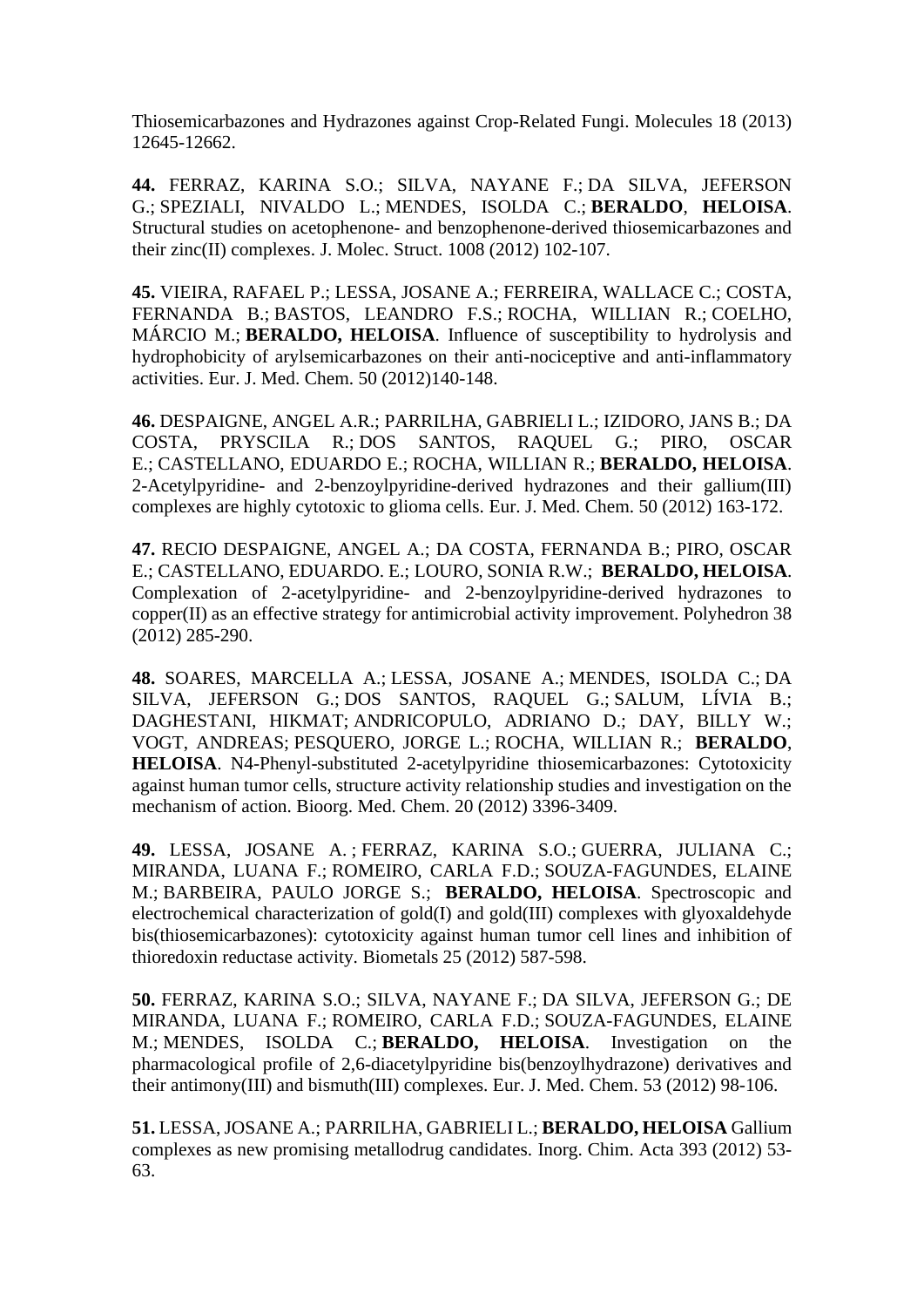**52.** LESSA, [JOSANE](http://lattes.cnpq.br/8402296847454322) A.; REIS, [DÉBORA](http://lattes.cnpq.br/5311422475692708) C.; DA SILVA, JEFERSON G.; PARADIZZI, LÚCIA T.; DA SILVA, NAYANE F.; CARVALHO, MARIANY DE FÁTIMA A.; SIQUEIRA, SARAH A.; **BERALDO, HELOISA**. Coordination of Thiosemicarbazones and Bis(thiosemicarbazones) to Bismuth(III) as a Strategy for the Design of Metal-Based Antibacterial Agents. Chem. Biodivers. 9 (2012)1955-1966.

**53.** [FERRAZ,](http://lattes.cnpq.br/7883320122076290) KARINA O.; [CARDOSO,](http://lattes.cnpq.br/6834451037855643) GABRIELE M.M.; BERTOLLO, CARYNE MARGOTTO; SOUZA [FAGUNDES,](http://lattes.cnpq.br/6275124345922194) ELAINE; SPEZIALI, [NIVALDO;](http://lattes.cnpq.br/2287316756049448) [ZANI,](http://lattes.cnpq.br/0714208971609666) [CARLOS](http://lattes.cnpq.br/0714208971609666) L.; [MENDES,](http://lattes.cnpq.br/4135519633437150) ISOLDA ; **[BERALDO,](http://lattes.cnpq.br/8218059267505950) HELOISA**. N(4)-tolyl-2 benzoylpyridine-derived thiosemicarbazones and their palladium(II) and platinum(II) complexes: Cytotoxicity against human solid tumor cells. Polyhedron 30 (2011) 315-321.

**54.** LESSA, [JOSANE](http://lattes.cnpq.br/8402296847454322) A.; REIS, [DÉBORA](http://lattes.cnpq.br/5311422475692708) C.; [MENDES,](http://lattes.cnpq.br/4135519633437150) ISOLDA; [SPEZIALI,](http://lattes.cnpq.br/2287316756049448) [NIVALDO;](http://lattes.cnpq.br/2287316756049448) [ROCHA,](http://lattes.cnpq.br/2518496016527910) LUCAS F.; [PEREIRA,](http://lattes.cnpq.br/9260270756078209) VALÉRIA R.A.; MELO, CRISTIANE M.L.; **[BERALDO,](http://lattes.cnpq.br/8218059267505950) HELOISA**. Antimony(III) complexes with pyridine-derived thiosemicarbazones: Structural studies and investigation on the antitrypanosomal activity. Polyhedron 30 (2011)372-380.

**55.** [BARBOSA,](http://lattes.cnpq.br/4629917779644809) MARÍLIA I.F.; DOS SANTOS, EDJANE. R. ; [GRAMINHA,](http://lattes.cnpq.br/5346291554255235) [ANGELICA](http://lattes.cnpq.br/5346291554255235) E. ; [BOGADO,](http://lattes.cnpq.br/6327438225583361) ANDRÉ. L.; [TEIXEIRA,](http://lattes.cnpq.br/3150790447778819) LETICIA R.; **[BERALDO,](http://lattes.cnpq.br/8218059267505950) HELOISA**; [TREVISAN,](http://lattes.cnpq.br/9109195307461296) M.ARIA TERESA. S.; [ELLENA,](http://lattes.cnpq.br/6309436191619392) JAVIER ; [CASTELLANO,](http://lattes.cnpq.br/7416526225245942) [EDUARDO](http://lattes.cnpq.br/7416526225245942) E.; [RODRIGUES,](http://lattes.cnpq.br/6915714261651875) BERNARDO L.; ARAUJO, [MARCIO.](http://lattes.cnpq.br/5430642441360057) P.; [BATISTA,](http://lattes.cnpq.br/6469642481998660) [ALZIR.](http://lattes.cnpq.br/6469642481998660) A. The mer-[RuCl3(dppb)(H2O)] complex: A versatile tool for synthesis of Ru(II)compounds. Polyhedron, 30 (2011) 41-46.

**56.** [PARRILHA,](http://lattes.cnpq.br/1443338732472269) GABRIELI L.; DA SILVA, [JEFERSON](http://lattes.cnpq.br/4049419303742888) G.; [GOUVEIA,](http://lattes.cnpq.br/6864491560184613) LUDMILA [F.;](http://lattes.cnpq.br/6864491560184613) GASPAROTO, ALAN K.; DIAS, [ROBERTA](http://lattes.cnpq.br/6601543555585042) P.; ROCHA, [WILLIAN](http://lattes.cnpq.br/5873636553295704) R.; [SANTOS,](http://lattes.cnpq.br/8594246013269311) [DANIEL](http://lattes.cnpq.br/8594246013269311) A.; [SPEZIALI,](http://lattes.cnpq.br/2287316756049448) NIVALDO L.; **[BERALDO,](http://lattes.cnpq.br/8218059267505950) HELOISA**. Pyridine-derived thiosemicarbazones and their tin(IV) complexes with antifungal activity against Candida spp.. Eur. J. Med. Chem. (2011) 1473-1482.

**57.** REIS, [DÉBORA](http://lattes.cnpq.br/5311422475692708) C.; PINTO, [MAURO](http://lattes.cnpq.br/0868250984727943) C.X.; [SOUZA-FAGUNDES,](http://lattes.cnpq.br/6275124345922194) ELAINE [M.;](http://lattes.cnpq.br/6275124345922194) [ROCHA,](http://lattes.cnpq.br/2518496016527910) LUCAS F.; PEREIRA, VALÉRIA R.A.; MELO, CRISTIANE M. L.; **[BERALDO,](http://lattes.cnpq.br/8218059267505950) HELOISA**. Investigation on the pharmacological profile of antimony(III) complexes with hydroxyquinoline derivatives: anti-trypanosomal activity and cytotoxicity against human leukemia cell lines. Biometals 24 (2011) 595-601.

**58.** [PARRILHA,](http://lattes.cnpq.br/1443338732472269) G.L.; [VIEIRA,](http://lattes.cnpq.br/2300064372165096) R.P.; PEREZ REBOLLEDO, A.; MENDES, I.C.; [LIMA,](http://lattes.cnpq.br/3986190995983234) L.M.; [BARREIRO](http://lattes.cnpq.br/5942068988379022) E.J.B.; PIRO, O.E.; [CASTELLANO,](http://lattes.cnpq.br/7416526225245942) E.E.; **[BERALDO,](http://lattes.cnpq.br/8218059267505950) H**. Binuclear zinc(II) complexes with the anti-inflammatory compounds salicylaldehyde semicarbazone and salicylaldehyde-4-chlorobenzoyl hydrazone (H2LASSBio-1064). Polyhedron 30 (2011)1891-1898.

**59.** BISPO JÚNIOR, WALFRIDO; [ALEXANDRE-MOREIRA,](http://lattes.cnpq.br/1313843948155733) MAGNA S.; [ALVES,](http://lattes.cnpq.br/0945374845574106) [MARINA](http://lattes.cnpq.br/0945374845574106) A.; [PEREZ-REBOLLEDO,](http://lattes.cnpq.br/2120467678731136) ANAYIVE; [PARRILHA,](http://lattes.cnpq.br/1443338732472269) GABRIELI [L.;](http://lattes.cnpq.br/1443338732472269) [CASTELLANO,](http://lattes.cnpq.br/7416526225245942) EDUARDO E.; PIRO, OSCAR E.; [BARREIRO,](http://lattes.cnpq.br/5942068988379022) ELIEZER [J.;](http://lattes.cnpq.br/5942068988379022) LIMA, LÍDIA [MOREIRA;](http://lattes.cnpq.br/3986190995983234) **[BERALDO,](http://lattes.cnpq.br/8218059267505950) HELOISA** . Analgesic and Anti-Inflammatory Activities of Salicylaldehyde 2-Chlorobenzoyl Hydrazone (H2LASSBio-466), Salicylaldehyde 4-Chlorobenzoyl Hydrazone (H2LASSBio-1064) and Their Zinc(II) Complexes. Molecules 16 (2011) 6902-6915.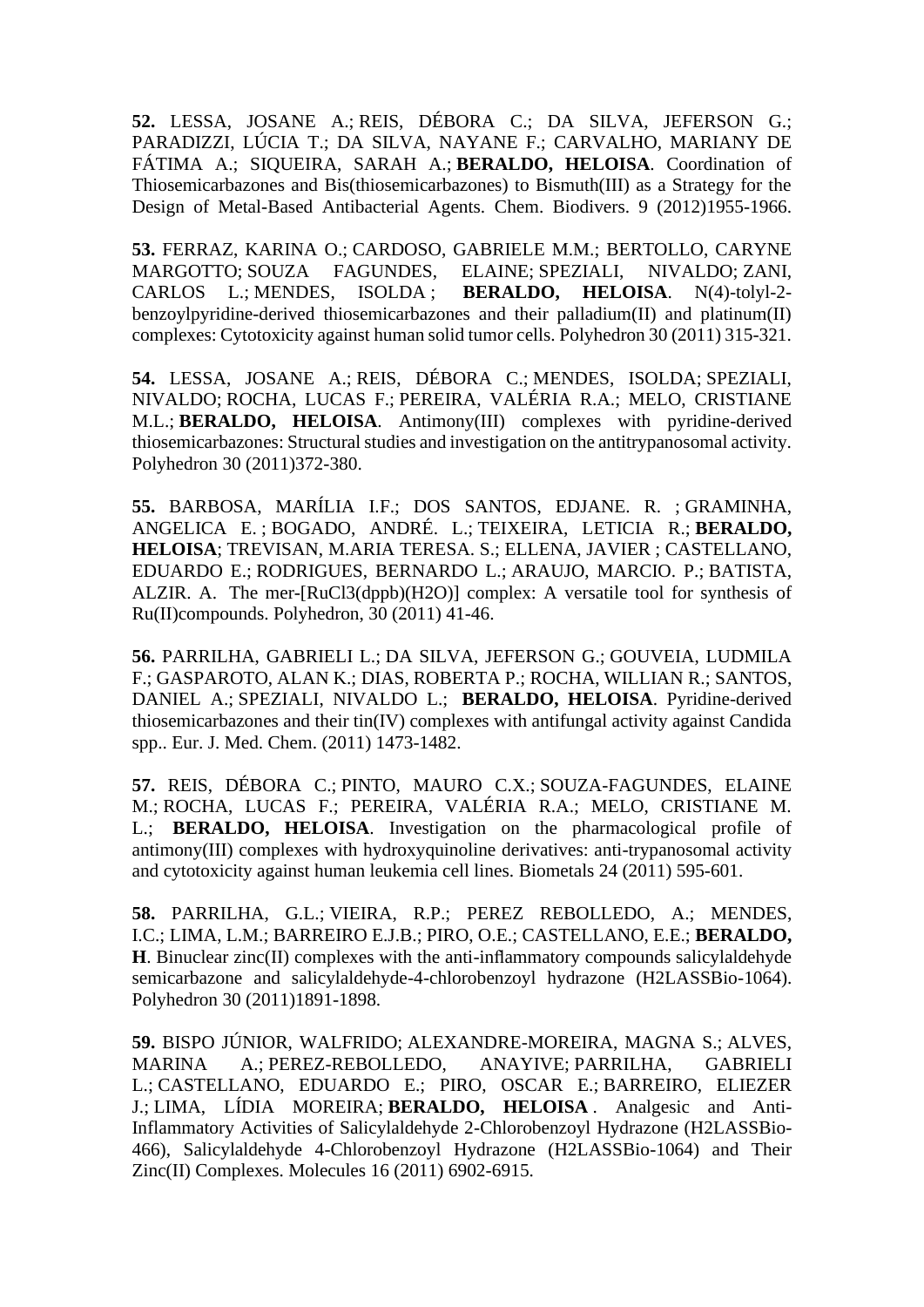**60.** LESSA, [JOSANE](http://lattes.cnpq.br/8402296847454322) A.; [GUERRA,](http://lattes.cnpq.br/6242993689847171) JULIANA C.; DE MIRANDA, LUANA F.; [ROMEIRO,](http://lattes.cnpq.br/2769059147261492) CARLA F.D.; DA SILVA, [JEFERSON](http://lattes.cnpq.br/4049419303742888) G.; [MENDES,](http://lattes.cnpq.br/4135519633437150) ISOLDA [C.;](http://lattes.cnpq.br/4135519633437150) [SPEZIALI,](http://lattes.cnpq.br/2287316756049448) NIVALDO L.; [SOUZA-FAGUNDES,](http://lattes.cnpq.br/6275124345922194) ELAINE M.; **[BERALDO,](http://lattes.cnpq.br/8218059267505950) HELOISA.** Gold(I) complexes with thiosemicarbazones: Cytotoxicity against human tumor cell lines and inhibition of thioredoxin reductase activity. J. Inorg. Biochem. 105 (2011)1729-1739.

**61.** [DENADAI,](http://lattes.cnpq.br/5576033965386660) ÂNGELO M. L.; DE OLIVEIRA, ANDRÉ M.; DANIEL, IZABELA M. P.; CARNEIRO, LUAN A.; RIBEIRO, KHEROLAYNE C.; **[BERALDO,](http://lattes.cnpq.br/8218059267505950) HELOISA**.; DA COSTA, KELEN J.R.; DA CUNHA, VIVIANNE C.; [CORTÉS,](http://lattes.cnpq.br/0950030473818532) MARIA [E.;](http://lattes.cnpq.br/0950030473818532) [SINISTERRA,](http://lattes.cnpq.br/0569614713880200) RUBÉN D. Chlorhexidine/losartan ionic pair binding and its nanoprecipitation: physico-chemical characterization and antimicrobial activity. Supramol. Chem. 24 (2012) 204-212.

**62.** [PARRILHA,](http://lattes.cnpq.br/1443338732472269) GABRIELI L.; VIEIRA, [RAFAEL](http://lattes.cnpq.br/2300064372165096) P.; [CAMPOS,](http://lattes.cnpq.br/4474187024001134) PAULA P.; SILVA, GRACIA DIVINA F.; DUARTE, [LUCIENIR](http://lattes.cnpq.br/8518098370099915) P.; [ANDRADE,](http://lattes.cnpq.br/6317089230891526) SILVIA P.; **[BERALDO,](http://lattes.cnpq.br/8218059267505950) HELOISA**. Coordination of lapachol to bismuth(III) improves its anti-inflammatory and anti-angiogenic activities. Biometals 25 (2012) 55-62.

**63.**VARELA, JAVIER; LESSA, [JOSANE](http://lattes.cnpq.br/8402296847454322) ALVES; LAVAGGI, MARÍA LAURA; CERECETTO, HUGO; GONZÁLEZ, MERCEDES; **[BERALDO,](http://lattes.cnpq.br/8218059267505950) HELOISA**. Coordination of 3-aminoquinoxaline-2-carbonitrile 1,4-dioxides to antimony(III) as a strategy for anti-Trypanosoma cruzi activity improvement. Med. Chem. Res. 21 (2012) 4120-4128.

**64. HELOISA [BERALDO](http://lattes.cnpq.br/8218059267505950)**. Tendências atuais e as perspectivas futuras da química inorgânica. Ciência e Cultura 63 (2011) 29-32.

**65.** KAISER, MOACIR; AZEREDO, FRANCINE JOHANSSON; UCHÔA, FLÁVIA DE TONI; **[BERALDO,](http://lattes.cnpq.br/8218059267505950) HELOISA;** DALLA COSTA, [TERESA.](http://lattes.cnpq.br/3345924324711668) Pre-clinical pharmacokinetics evaluation of an anticonvulsant candidate benzaldehyde semicarbazone free and included in  $\beta$ -cyclodextrin. Eur. J. Pharm. Sci. 18 (2010) 355-362.

**66.** KAISER, MOACIR; AZEREDO, FRANCINE JOHANSSON; **[BERALDO,](http://lattes.cnpq.br/8218059267505950) HELOISA** ; DALLA COSTA, [TERESA.](http://lattes.cnpq.br/3345924324711668) High performance liquid chromatography for determining a new anticonvulsant candidate, benzaldehyde semicarbazone in rat plasma. J. Liq. Chromatogr. R. T. 33(2010) 526-535.

**67. [BERALDO,](http://lattes.cnpq.br/8218059267505950) H.**; RECIO [DESPAIGNE,](http://lattes.cnpq.br/4240369058617665) A.; [MENDES,](http://lattes.cnpq.br/4135519633437150) I.C.; [VIEIRA,](http://lattes.cnpq.br/4677750560967520) L.F.; COSTA, F.B.; [SPEZIALI,](http://lattes.cnpq.br/2287316756049448) N. Organotin(IV) complexes with 2-acetylpyridine benzoyl hydrazones: antimicrobial activity. J. Braz. Chem. Soc. 21 (2010) 1247-1257.

**68.** [BATISTA,](http://lattes.cnpq.br/4230213553950013) D.G. J.; DA SILVA, P. B.; LACHTER, D.R.; SILVA, R. S.; [AUCELIO,](http://lattes.cnpq.br/2792865766795939) [R.Q.;](http://lattes.cnpq.br/2792865766795939) [LOURO,](http://lattes.cnpq.br/6450292906586525) S.R.W.; **[BERALDO,](http://lattes.cnpq.br/8218059267505950) H.**; [SOEIRO,](http://lattes.cnpq.br/1225895689761854) M.N.C.; [TEIXEIRA,](http://lattes.cnpq.br/3150790447778819) [L.R.](http://lattes.cnpq.br/3150790447778819) Manganese(II) complexes with N4-methyl-4-nitrobenzaldehyde, N4-methyl-4 nitroacetofenone, and N4-methyl-4-nitrobenzophenone thiosemicarbazone: Investigation of in vitro activity against Trypanosoma cruzi. Polyhedron 29 (2010) 2232-2238.

**69.** REIS, [DÉBORA](http://lattes.cnpq.br/5311422475692708) C.; PINTO, [MAURO](http://lattes.cnpq.br/0868250984727943) C.X.; [SOUZA-FAGUNDES,](http://lattes.cnpq.br/6275124345922194) ELAINE M.; WARDELL, SOLANGE M.S.V.; [WARDELL,](http://lattes.cnpq.br/7824355906998335) JAMES L.; **[BERALDO](http://lattes.cnpq.br/8218059267505950)**, **H**.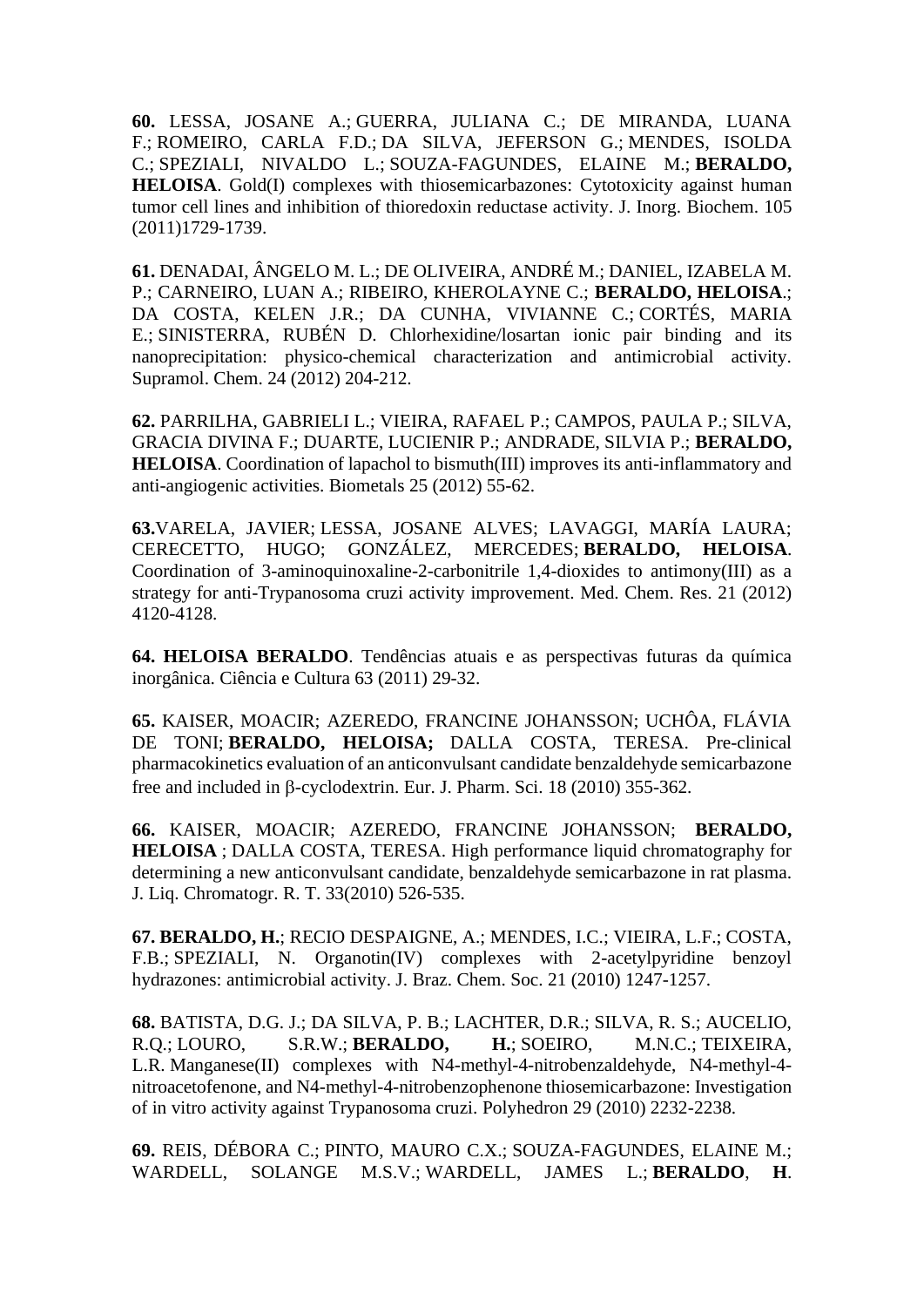Antimony(III) complexes with 2-benzoylpyridine-derived thiosemicarbazones: Cytotoxicity against human leukemia cell lines. Eur. J. Med. Chem. 45 (2010) 3904- 3910.

**70.** LESSA, [JOSANE](http://lattes.cnpq.br/8402296847454322) A.; [MENDES,](http://lattes.cnpq.br/4135519633437150) ISOLDA C.; DA SILVA, PAULO R.O.; [SOARES,](http://lattes.cnpq.br/6420135421404723) [MARCELLA](http://lattes.cnpq.br/6420135421404723) A.; DOS [SANTOS,](http://lattes.cnpq.br/4312378630155156) RAQUEL G. ; [SPEZIALI,](http://lattes.cnpq.br/2287316756049448) NIVALDO L. ; ROMEIRO, NELILMA C.; [BARREIRO,](http://lattes.cnpq.br/5942068988379022) ELIEZER J.; **[BERALDO,](http://lattes.cnpq.br/8218059267505950) HELOISA**. 2-Acetylpyridine thiosemicarbazones: Cytotoxic activity in nanomolar doses against malignant gliomas. Eur. J. Med. Chem. 45 (2010) 5671-5677.

**71.** [RODRIGUES,](http://lattes.cnpq.br/8800486122052253) CLAUDIA; [BATISTA,](http://lattes.cnpq.br/6469642481998660) ALZIR A.; [ELLENA,](http://lattes.cnpq.br/6309436191619392) [JAVIER;](http://lattes.cnpq.br/6309436191619392) [CASTELLANO,](http://lattes.cnpq.br/7416526225245942) EDUARDO E.; BENÍTEZ, DIEGO; CERECETTO, HUGO ; GONZÁLEZ, MERCEDES; [TEIXEIRA,](http://lattes.cnpq.br/3150790447778819) LETÍCIA R.; **[BERALDO](http://lattes.cnpq.br/8218059267505950)**, **HELOISA**  Coordination of nitro-thiosemicarbazones to ruthenium(II) as a strategy for antitrypanosomal activity improvement. Eur. J. Med. Chem. 45 (2010)2847-2853.

**72.** DE LIMA, [GERALDO](http://lattes.cnpq.br/8226529794937801) M.; [MENEZES,](http://lattes.cnpq.br/2766731810162413) DANIELE C.; CAVALCANTI, CAMILA A.; DOS SANTOS, JAQUELINE A.F.; [FERREIRA,](http://lattes.cnpq.br/4260734232382167) ISABELLA P.; [PANIAGO,](http://lattes.cnpq.br/3502740372130588) [EUCLER](http://lattes.cnpq.br/3502740372130588) B.; [WARDELL,](http://lattes.cnpq.br/7824355906998335) JAMES L.; WARDELL, SOLANGE M.S.V.; [KRAMBROCK,](http://lattes.cnpq.br/3513735339604253) KLAUS; [MENDES,](http://lattes.cnpq.br/4135519633437150) ISOLDA C.; **[BERALDO,](http://lattes.cnpq.br/8218059267505950) HELOISA**. Synthesis, characterization and biological aspects of copper(II) dithiocarbamate complexes,  $\text{[Cu} \{ \text{S2CNR} \text{(CH}_2\text{CH}_2\text{OH}) \}_2$ ],  $\text{(R=Me, Et, Pr and CH2CH2OH)}$ . J. Molec. Struct. 988 (2010) 1-8.

**73.** [VIEIRA,](http://lattes.cnpq.br/2300064372165096) R.P.; [ROCHA,](http://lattes.cnpq.br/1468341527530470) L.T.; [TEIXEIRA,](http://lattes.cnpq.br/3150790447778819) L.R. ; [SINISTERRA,](http://lattes.cnpq.br/0569614713880200) R.D. ; [COELHO,](http://lattes.cnpq.br/4618940866590929) [M.M.;](http://lattes.cnpq.br/4618940866590929) **BERALDO H.** Benzaldeído semicarbazona: um candidato a fármaco que alia simplicidade estrutural a um amplo perfil de atividades. Revista Virtual de Química, 2 (2010) 2-9.

**74.** [MENDES,](http://lattes.cnpq.br/6486792705300520) I.C.; [BOTION,](http://lattes.cnpq.br/7518464559673888) L.; [FERREIRA,](http://lattes.cnpq.br/1002230820162670) A.; [CASTELLANO,](http://lattes.cnpq.br/7416526225245942) E.E.; **[BERALDO,](http://lattes.cnpq.br/8218059267505950) H.** Vanadium complexes with 2-pyridineformamide thiosemicarbazones: In vitro studies of insulin-like activity. Inorg. Chim. Acta 362 (2009) 414-420.

**75.** [MENDES,](http://lattes.cnpq.br/4135519633437150) ISOLDA C.; SOARES, MARCELA A.; DOS [SANTOS,](http://lattes.cnpq.br/4312378630155156) RAQUEL [G.;](http://lattes.cnpq.br/4312378630155156) [PINHEIRO,](http://lattes.cnpq.br/9481262314079347) CARLOS; **[BERALDO,](http://lattes.cnpq.br/8218059267505950) HELOISA**. Gallium(III) complexes of 2 pyridineformamide thiosemicarbazones: Cytotoxic activity against malignant glioblastoma. Eur. J. Med. Chem. 44 (2009)1870-1877.

**76.** RECIO [DESPAIGNE,](http://lattes.cnpq.br/4240369058617665) ANGEL A.; DA SILVA, [JEFERSON](http://lattes.cnpq.br/4049419303742888) G.; DO CARMO, ANA CERÚLIA M.; PIRO, OSCAR E.; [CASTELLANO,](http://lattes.cnpq.br/7416526225245942) EDUARDO [E.;](http://lattes.cnpq.br/7416526225245942) **[BERALDO,](http://lattes.cnpq.br/8218059267505950) HELOISA**. Copper(II) and zinc(II) complexes with 2-benzoylpyridinemethyl hydrazone. J. Molec. Struct. 920 (2009) 97-102.

**77.** [FERRAZ,](http://lattes.cnpq.br/7883320122076290) KARINA O.; WARDELL, SOLANGE M.S.V.; [WARDELL,](http://lattes.cnpq.br/7824355906998335) JAMES [L.;](http://lattes.cnpq.br/7824355906998335) [LOURO,](http://lattes.cnpq.br/6450292906586525) SONIA R.W.; **[BERALDO,](http://lattes.cnpq.br/8218059267505950) HELOISA**. Copper(II) complexes with 2 pyridineformamide-derived thiosemicarbazones: Spectral studies and toxicity against Artemia salina. Spectrochim. Acta. Part A, Molec. Biomolec. Spectroscopy 73 (2009) 140-145.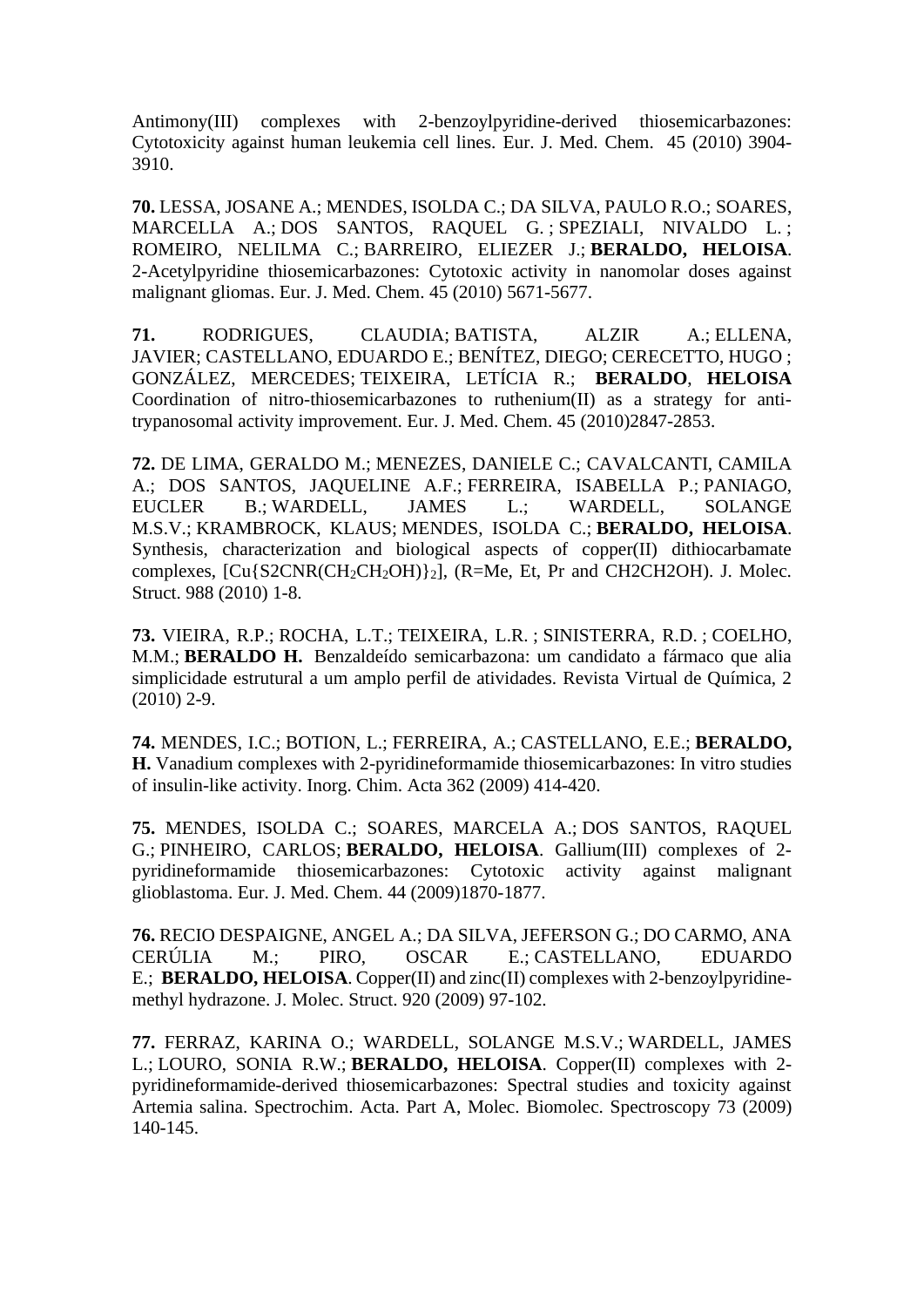**78.** DA SILVA, [JEFERSON;](http://lattes.cnpq.br/4049419303742888) WARDELL, SOLANGE; [WARDELL,](http://lattes.cnpq.br/7824355906998335) [JAMES;](http://lattes.cnpq.br/7824355906998335) **[BERALDO,](http://lattes.cnpq.br/8218059267505950) HELOISA**. Zinc(II) complexes of 2-pyridine-derived N(4)-ptolyl thiosemicarbazones: study of in vitro antibacterial activity. J. Coord. Chem. 62 (2009)1400-1406.

**79.** [MENDES,](http://lattes.cnpq.br/4135519633437150) ISOLDA C.; COSTA, FERNANDA B.; DE LIMA, [GERALDO](http://lattes.cnpq.br/8226529794937801) [M.;](http://lattes.cnpq.br/8226529794937801) [ARDISSON,](http://lattes.cnpq.br/6486792705300520) JOSÉ D.; GARCIA-SANTOS, ISABEL; CASTIÑEIRAS, ALFONSO; **[BERALDO](http://lattes.cnpq.br/8218059267505950)**, **HELOISA**. Tin(IV) complexes with 2-pyridineformamidederived thiosemicarbazones: Antimicrobial and potential antineoplasic activities. Polyhedron 28 (2009) 1179-1185.

**80.** SILVA, THAYS DOS [SANTOS;](http://lattes.cnpq.br/4032792823570064) [TEIXEIRA,](http://lattes.cnpq.br/3150790447778819) LETICIA; [ZIOLLI,](http://lattes.cnpq.br/1755140611499739) [ROBERTA;](http://lattes.cnpq.br/1755140611499739) [LOURO,](http://lattes.cnpq.br/6450292906586525) SONIA R.W.; **[BERALDO,](http://lattes.cnpq.br/8218059267505950) HELOISA**. Iron(III) complexes with N4-para-tolyl-thiosemicarbazones: spectral and electrochemical studies and toxicity to Artemia salina. J. Coord. Chem. 62 (2009) 958-966.

**81.** DA [SILVA,](http://lattes.cnpq.br/4049419303742888) J.G.; [AZZOLINI,](http://lattes.cnpq.br/5220154008327915) L.S.; WARDELL, SOLANGE M.S.V.; [WARDELL,](http://lattes.cnpq.br/7824355906998335) [J.L.;](http://lattes.cnpq.br/7824355906998335) **[BERALDO,](http://lattes.cnpq.br/8218059267505950) H.** Increasing the antibacterial activity of gallium(III) against *Pseudomonas aeruginosa* upon coordination to pyridine-derived thiosemicarbazones. Polyhedron 28 (2009), 2301-2305.

**82.** [FERRAZ,](http://lattes.cnpq.br/7883320122076290) KARINA S.O.; FERANDES, LUCAS; [CARRILHO,](http://lattes.cnpq.br/9232309449739695) DIEGO; [PINTO,](http://lattes.cnpq.br/0868250984727943) [MAURO](http://lattes.cnpq.br/0868250984727943) C.X.; LEITE, MARIA DE FÁTIMA; SOUZA [FAGUNDES,](http://lattes.cnpq.br/6275124345922194) ELAINE [M.;](http://lattes.cnpq.br/6275124345922194) [SPEZIALI,](http://lattes.cnpq.br/2287316756049448) NIVALDO L.; [MENDES,](http://lattes.cnpq.br/4135519633437150) ISOLDA C.; **[BERALDO,](http://lattes.cnpq.br/8218059267505950) HELOISA**. 2-Benzoylpyridine-N(4)-tolyl thiosemicarbazones and their palladium(II) complexes: Cytotoxicity against leukemia cells. Bioorg. Med. Chem. 17 (2009) 7138-7144.

**83.** RECIO [DESPAIGNE,](http://lattes.cnpq.br/4240369058617665) ANGEL A.; DA SILVA, [JEFERSON](http://lattes.cnpq.br/4049419303742888) G.; DO CARMO, ANA CERÚLIA M.; SIVES, FLAVIO; PIRO, OSCAR E.; [CASTELLANO,](http://lattes.cnpq.br/7416526225245942) EDUARDO [E.;](http://lattes.cnpq.br/7416526225245942) **[BERALDO](http://lattes.cnpq.br/8218059267505950)**, **HELOISA**. Copper(II) and zinc(II) complexes with 2-formylpyridinederived hydrazones. Polyhedron 28 (2009) 3797-3803.

**84.** BASTOS, THAÍSSA DE OLIVEIRA; SOARES, MARIA BETÂNI[A;](http://lattes.cnpq.br/4243260960828750) [SILVA](http://lattes.cnpq.br/1598206078326173) [CISALPINO,](http://lattes.cnpq.br/1598206078326173) PATRÍCIA; CASTRO [MENDES,](http://lattes.cnpq.br/4135519633437150) ISOLDA; DOS [SANTOS,](http://lattes.cnpq.br/4312378630155156) RAQUEL [GOUVEA;](http://lattes.cnpq.br/4312378630155156) **[BERALDO,](http://lattes.cnpq.br/8218059267505950) HELOISA**. Coordination to gallium(III) strongly enhances the potency of 2-pyridineformamide thiosemicarbazones against Cryptococcus opportunistic fungi. Microbiol. Res. 7 (2010) 573-577.

**85.** [LIMA,](http://lattes.cnpq.br/3471185093979268) D.F.; [ELLENA,](http://lattes.cnpq.br/6309436191619392) J.; [REBOLLEDO,](http://lattes.cnpq.br/2120467678731136) A. **BERALDO, H**. 2-Benzoylpyridine semicarbazone. Acta Crystallogr. Section E, 64 (2008) o177-o177.

**86.** [GRAMINHA,](http://lattes.cnpq.br/5346291554255235) A.; [VILHENA,](http://lattes.cnpq.br/1703174099624946) F.S.; BATISTA, A.A.; [LOURO,](http://lattes.cnpq.br/6450292906586525) S.R.W.; [ZIOLLI,](http://lattes.cnpq.br/1755140611499739) [R.;](http://lattes.cnpq.br/1755140611499739) [TEIXEIRA,](http://lattes.cnpq.br/3150790447778819) L.R.; **[BERALDO,](http://lattes.cnpq.br/8218059267505950) H.** 2-Pyridinoformamide-derived thiosemicarbazones and their iron(III) complexes: Potential antineoplastic activity. Polyhedron 27 (2018) 547-551.

**87.** [GRAMINHA,](http://lattes.cnpq.br/5346291554255235) ANGELICA; BATISTA, ALZIR DE AZEVEDO; [MENDES,](http://lattes.cnpq.br/4135519633437150) [ISOLDA](http://lattes.cnpq.br/4135519633437150) ; [TEIXEIRA,](http://lattes.cnpq.br/3150790447778819) LETÍCIA R.; **[BERALDO,](http://lattes.cnpq.br/8218059267505950) HELOISA.** Ruthenium(II) complexes containing 2-pyridineformamide- and 2-benzoylpyridine-derived thiosemicarbazones and PPh3: NMR and electrochemical studies of cis-trans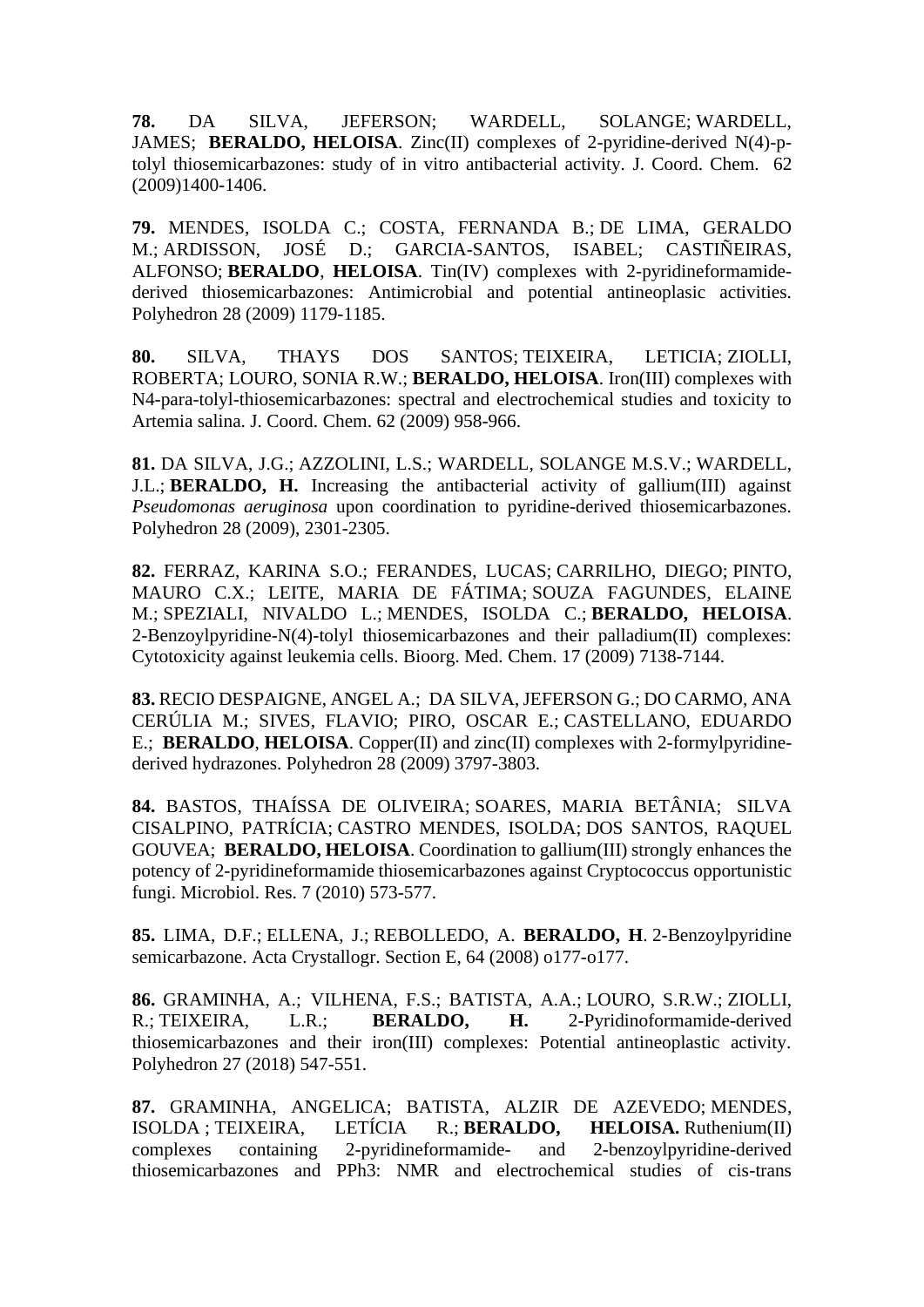isomerization. Spectrochim. Acta. Part A, Molec. Biomolec. Spectroscopy 69 (2008) 1277-1282.

**88.** GRAMINHA, A.; [RODRIGUES,](http://lattes.cnpq.br/8800486122052253) C.; [BATISTA,](http://lattes.cnpq.br/6469642481998660) A. A.; [TEIXEIRA,](http://lattes.cnpq.br/3150790447778819) L.R.; SOUZA [FAGUNDES,](http://lattes.cnpq.br/6275124345922194) E.; **[BERALDO,](http://lattes.cnpq.br/8218059267505950) H.** Ruthenium(II) complexes of 2-benzoylpyridinederived thiosemicarbazones with cytotoxic activity against human tumor cell lines. Spectrochim. Acta. Part A, Molec. Biomolec. Spectroscopy, 69 (2008)1073-1076.

**89.** [GRAMINHA,](http://lattes.cnpq.br/5346291554255235) ANGELICA; BATISTA, ALZIR DE AZEVEDO; [ELLENA,](http://lattes.cnpq.br/6309436191619392) [JAVIER;](http://lattes.cnpq.br/6309436191619392) [CASTELLANO,](http://lattes.cnpq.br/7416526225245942) EDUARDO E.; [TEIXEIRA,](http://lattes.cnpq.br/3150790447778819) LETÍCIA R.; [MENDES,](http://lattes.cnpq.br/6486792705300520) [ISOLDA.;](http://lattes.cnpq.br/6486792705300520) **[BERALDO,](http://lattes.cnpq.br/8218059267505950) HELOISA**. Ruthenium(II) complexes containing N(4)-tolyl-2 acetylpyridine thiosemicarbazones and phosphine ligands: NMR and electrochemical studies of cis-trans isomerization. J. Molec. Struct. 875 (2008) 219-225.

**90.** BASTOS, A.M.B.; Da [SILVA,](http://lattes.cnpq.br/4049419303742888) J.G. ; [MAIA,](http://lattes.cnpq.br/9442826065341422) P.I.S.; [DEFLON,](http://lattes.cnpq.br/8068967021078220) V.; BATISTA, A.A.; FERREIRA, A.V.; [BOTION,](http://lattes.cnpq.br/7518464559673888) L.M.; NIQUET, E.; **BERALDO**, **H**. Oxovanadium(IV) and (V) complexes of acetylpyridine-derived semicarbazones exhibit insulin-like activity. Polyhedron 27 (2008) 1787-1794.

**91.** [MENDES,](http://lattes.cnpq.br/4135519633437150) I.C.; MOREIRA, J.P.; [ARDISSON,](http://lattes.cnpq.br/6486792705300520) J.D.; [SANTOS,](http://lattes.cnpq.br/4312378630155156) R.G.; [SILVA,](http://lattes.cnpq.br/2301666749357333) [P.R.O.;](http://lattes.cnpq.br/2301666749357333) CASTINERAS, A.; **BERALDO, H.** Organotin(IV) complexes of 2 pyridineformamide-derived thiosemicarbazones: antimicrobial and cytotoxic effects. Eur. J. Med. Chem. 43 (2008)1454-1461.

**92.** [REBOLLEDO,](http://lattes.cnpq.br/2120467678731136) A.P.; [TEIXEIRA,](http://lattes.cnpq.br/3150790447778819) L.R.; BATISTA, A.A.; [MANGRICH,](http://lattes.cnpq.br/3935366222752874) A.S.; CERECETTO, H.; GONZALEZ, M.; HERNÁNDEZ, P.; **BERALDO, H** . 4-Nitroacetophenone-derived thiosemicarbazones and their copper(II) complexes with significant in vitro anti-trypanosomal activity. Eur. J. Med. Chem. 43(2008) 939-948.

**93.** [RODRIGUES,](http://lattes.cnpq.br/8800486122052253) C.; [BATISTA,](http://lattes.cnpq.br/6469642481998660) A.A.; [AUCELIO,](http://lattes.cnpq.br/2792865766795939) R.; [TEIXEIRA,](http://lattes.cnpq.br/3150790447778819) L.R.; [VISENTIN,](http://lattes.cnpq.br/6602490339479877) [L.](http://lattes.cnpq.br/6602490339479877); **BERALDO, H**. Spectral and electrochemical studies of ruthenium(II) complexes with N4-methyl-4-nitrobenzaldehyde and N4-methyl-4-nitrobenzophenone thiosemicarbazone: Potential anti-trypanosomal agents. Polyhedron 27 (2008) 3061- 3066.

**94.** RECIO [DESPAIGNE,](http://lattes.cnpq.br/4240369058617665) A.; DA [SILVA,](http://lattes.cnpq.br/4049419303742888) J.G.; DO CARMO, A.C.M.; PIRO, O.E.; [CASTELLANO,](http://lattes.cnpq.br/7416526225245942) E.E.; **[BERALDO,](http://lattes.cnpq.br/8218059267505950) H**. Structural studies on zinc(II) complexes with 2-benzoylpyridine-derived hydrazones. Inorg. Chim. Acta 362 (2009) 2117-2122.

**95.** PEREZ REBOLLEDO, A.; [MENDES,](http://lattes.cnpq.br/6486792705300520) I.C.; [SPEZIALI,](http://lattes.cnpq.br/2287316756049448) N.; BERTANI, P.; [RESENDE,](http://lattes.cnpq.br/4995867883627482) J.M.; DE CARVALHO ALCANTARA, A.; **[BERALDO,](http://lattes.cnpq.br/8218059267505950) H**. N(4)- Methyl-4-nitroacetophenone thiosemicarbazone and its nickel(II) complex: Experimental and theoretical structural studies. Polyhedron, 26 (2007)1449-1458.

**96.** [MENDES,](http://lattes.cnpq.br/6486792705300520) I.C.; MOREIRA, J.; [MANGRICH,](http://lattes.cnpq.br/3935366222752874) A.S.; [BALENA,](http://lattes.cnpq.br/9581569717811710) S.P.; [RODRIGUES,](http://lattes.cnpq.br/6915714261651875) [B.](http://lattes.cnpq.br/6915714261651875); **[BERALDO,](http://lattes.cnpq.br/8218059267505950) H**. Coordination to copper(II) strongly enhances the in vitro antimicrobial activity of pyridine-derived N(4)-tolyl thiosemicarbazones. Polyhedron, 26, (2007) 3263-3270.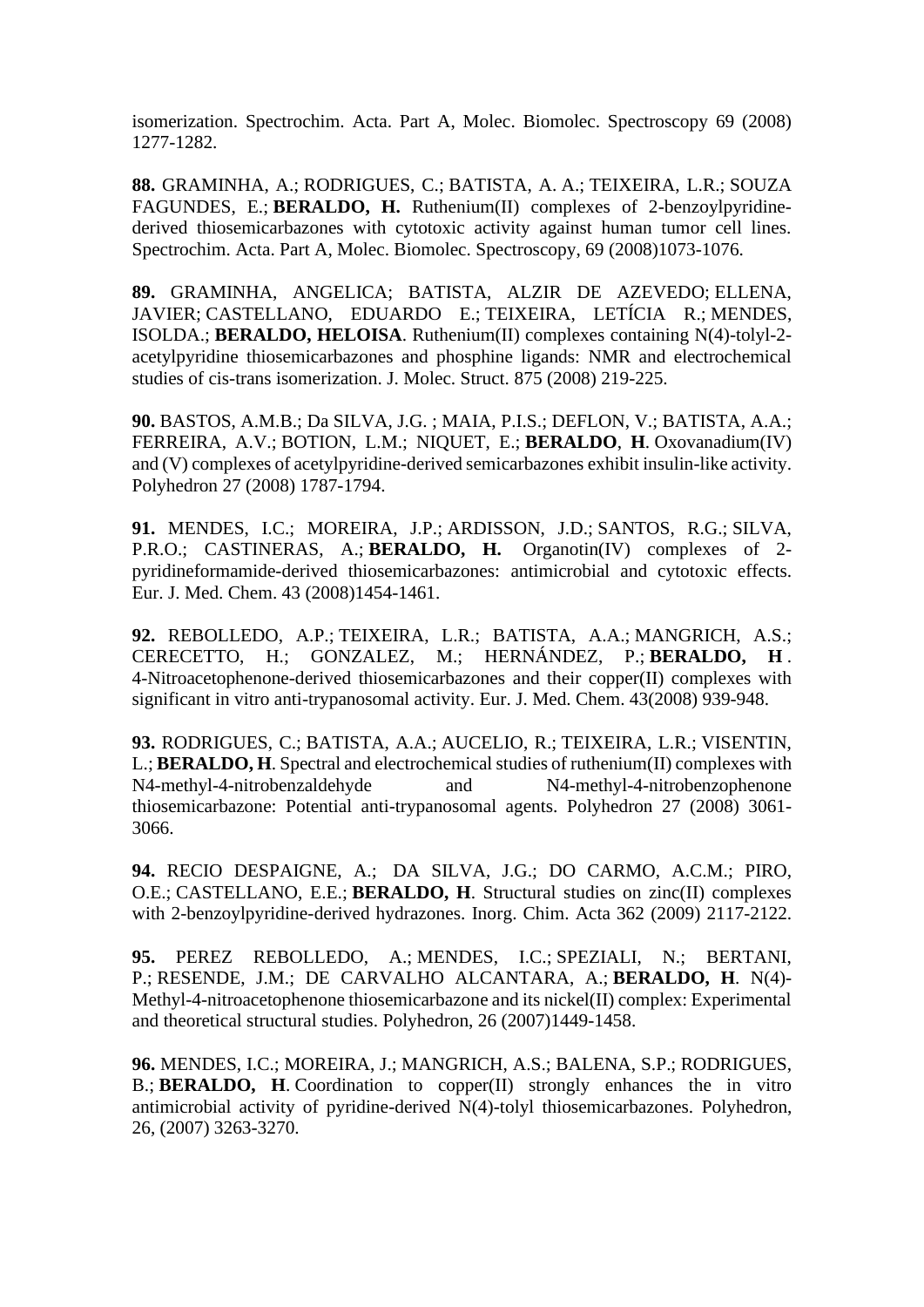**97.** MENDES I.C.; [SPEZIALI, N.;](http://lattes.cnpq.br/2287316756049448) **[BERALDO,](http://lattes.cnpq.br/8218059267505950) H**. Dioxido{1-[(phenyl)(2 pyridyl)methylene]-4-(p-tolyl)thiosemicarbazonato}vanadium(V) dimethyl sulfoxide solvate. Acta Crystallogr. Section E 63 (2007) 2391-2395.

**98.** [TEIXEIRA,](http://lattes.cnpq.br/8218059267505950) LETÍCIA R.; [SINISTERRA,](http://lattes.cnpq.br/0569614713880200) RUBÉN D.; VIEIRA, [RAFAEL](http://lattes.cnpq.br/2300064372165096) P.; SCARLATELLI-LIMA, ALINE; [MORAES,](http://lattes.cnpq.br/3132451355090021) MÁRCIO F.D.; DORETTO, MARIA CAROLINA; [DENADAI,](http://lattes.cnpq.br/5576033965386660) ÂNGELO M.; **[BERALDO,](http://lattes.cnpq.br/8218059267505950) HELOISA**. An Inclusion Compound of the Anticonvulsant Sodium Valproate into  $\beta$ -Cyclodextrin: Physico-Chemical Characterization. J. Incl. Phenom. Macro. 54 (2006) 133-138.

**99.** [ROCHA,](http://lattes.cnpq.br/1468341527530470) L.T.; [COSTA,](http://lattes.cnpq.br/1466962136734589) K.A.; [OLIVEIRA,](http://lattes.cnpq.br/2124700239916112) A.C.; NASCIMENTO Jr E.B.; [BERTOLLO,](http://lattes.cnpq.br/4162378715512598) C.M.; [ARAUJO,](http://lattes.cnpq.br/6160164570410430) F.; [TEIXEIRA,](http://lattes.cnpq.br/3150790447778819) L.R.; [ANDRADE,](http://lattes.cnpq.br/6317089230891526) [S.](http://lattes.cnpq.br/6317089230891526)P.; **[BERALDO,](http://lattes.cnpq.br/8218059267505950) H**.; [COELHO,](http://lattes.cnpq.br/4618940866590929) M.M. Antinociceptive, antiedematogenic and antiangiogenic effects of benzaldehyde semicarbazone. Life Sciences 79 (2006) 499-505.

**100.** PEREZ REBOLLEDO, A.; PIRO, O.E.; [CASTELLANO,](http://lattes.cnpq.br/7416526225245942) E.; [TEIXEIRA,](http://lattes.cnpq.br/3150790447778819) [L.](http://lattes.cnpq.br/3150790447778819); [BATISTA,](http://lattes.cnpq.br/6469642481998660) A.A.; **[BERALDO,](http://lattes.cnpq.br/8218059267505950) H.** Metal complexes of 2-benzoylpyridine semicarbazone: spectral, electrochemical and structural studies. J. Molec. Struct. 794 (2006) 18-23.

**101.** [NETO,](http://lattes.cnpq.br/3496881460916537) J. DE LIMA, G.M.; **[BERALDO,](http://lattes.cnpq.br/8218059267505950) H**. Platinum and palladium complexes of thiosemicarbazones derived of 2-acetylthiophene: Synthesis and spectral studies. Spectrochim. Acta. Part A, Molec. Biomolec. Spectrosc. 63 (2006) 669-672.

**102.** PEREZ REBOLLEDO, A.; DE LIMA, G.M.; [SPEZIALI,](http://lattes.cnpq.br/2287316756049448) N.; PIRO, O.E.; [CASTELLANO,](http://lattes.cnpq.br/7416526225245942) E.E.; [ARDISSON,](http://lattes.cnpq.br/6486792705300520) J.D.; **[BERALDO,](http://lattes.cnpq.br/8218059267505950) H**. Tin(IV) complexes obtained by reacting 2-benzoylpyridine-derived thiosemicarbazones with SnCl<sup>4</sup> and Ph2SnCl2. J. Organometall. Chem. 691 (2006) 3919-3930.

**103.** [MENDES,](http://lattes.cnpq.br/8218059267505950) ISOLDA C.; MOREIRA, JULIANA P.; [SPEZIALI,](http://lattes.cnpq.br/2287316756049448) NIVALDO [L.;](http://lattes.cnpq.br/2287316756049448) [MANGRICH,](http://lattes.cnpq.br/3935366222752874) ANTONIO S.; TAKAHASHI, [JACQUELINE](http://lattes.cnpq.br/8436025963943451) A.; **[BERALDO,](http://lattes.cnpq.br/8218059267505950) [HELOISA](http://lattes.cnpq.br/8218059267505950)**. N(4)-tolyl-2-benzoylpyridine thiosemicarbazones and their copper(II) complexes with significant antifungal activity: crystal structure of N(4)-para-tolyl-2 benzoylpyridine thiosemicarbazone. J. Braz. Chem. Soc. 17 (2006) 1571-1577.

**104.** COSTA**,** R.F.F.; PEREZ REBOLLEDO, A.; MATENCIO. T.; CALADO, H.D.R.; [ARDISSON,](http://lattes.cnpq.br/6486792705300520) J.D.; CORTÈS, M.E.; RODRIGUES, B.L.; **BERALDO, H.** Metal complexes of 2-benzoylpyridine-derived thiosemicarbazones: structural, electrochemical and biological studies. J. Coord. Chem. 58 (2005) 1307-1319.

**105.** [REBOLLEDO,](http://lattes.cnpq.br/2120467678731136) A.P.; VIEITES, M.; GAMBINO, D.; PIRO, O.E.; [CASTELLANO,](http://lattes.cnpq.br/7416526225245942) [E.](http://lattes.cnpq.br/7416526225245942)E.; [ZANI,](http://lattes.cnpq.br/0714208971609666) C.; SOUZA FAGUNDES, E.; [TEIXEIRA,](http://lattes.cnpq.br/3150790447778819) L.R.; [BATISTA,](http://lattes.cnpq.br/6469642481998660) [A.](http://lattes.cnpq.br/6469642481998660)A.; **[BERALDO,](http://lattes.cnpq.br/8218059267505950) H** . Palladium(II) complexes of 2-benzoylpyridine-derived thiosemicarbazones: spectral characterization, structural studies and cytotoxic activity. J. Inorg. Biochem. 99 (2005) 698 -706.

**106.** PEREZ REBOLLEDO, A.; [AYALA,](http://lattes.cnpq.br/7064005165479057) J.D.; DE LIMA, G.M.; MARCHINI, N.; BOMBIERI, G.; [ZANI,](http://lattes.cnpq.br/0714208971609666) C.; SOUZA FAGUNDES, E.; **[BERALDO,](http://lattes.cnpq.br/8218059267505950) H**. Structural studies and cytotoxic activity of N(4)-phenyl-2-benzoylpyridine thiosemicarbazone Sn(IV) complexes. Eur. J. Med. Chem. 40 (2005) 467-472.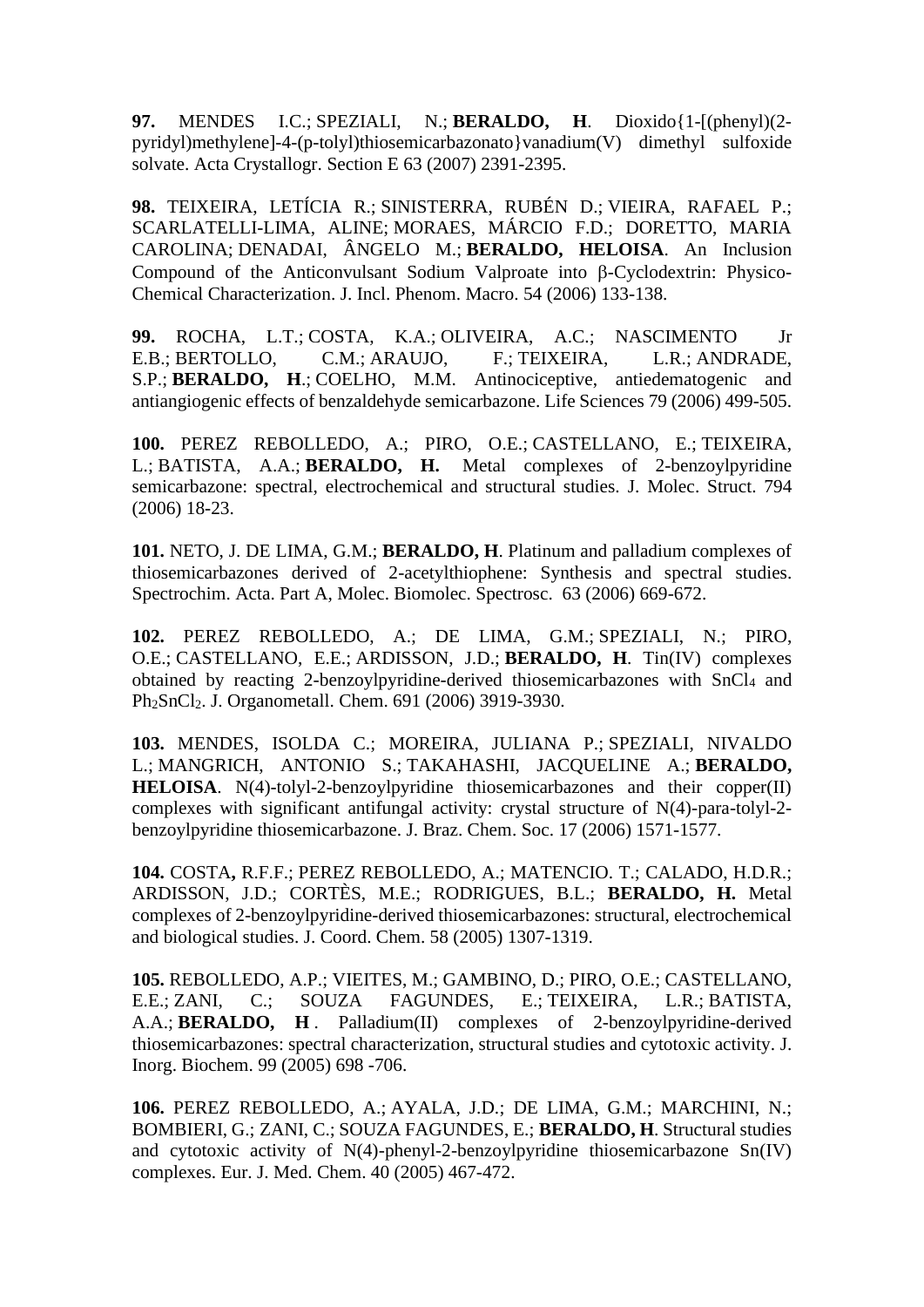**107.** BARRETO BASTOS, A.M.; [ALCANTARA,](http://lattes.cnpq.br/8670247634402438) A.F.C.; **[BERALDO,](http://lattes.cnpq.br/8218059267505950) H**. Structural analyses of 4-benzoylpyridine thiosemicarbazone using NMR techniques and theoretical calculations. Tetrahedron 61 (2005) 7045-7053.

**108. [BERALDO](http://lattes.cnpq.br/8218059267505950) H.** Contribuições da Química Inorgânica para a Química Medicinal (Contributions of Inorganic Chemistry to Medicinal Chemistry). Química Nova na Escola 6 (2005). This is a publication of the Brazilian Chemical Society whose target is high school teachers

**109.** [FONTES,](http://lattes.cnpq.br/8057549092593778) A.P.S.; [CESAR,](http://lattes.cnpq.br/6565158682566957) E.T.; **BERALDO, H.** A Química Inorgânica na Terapia do Câncer (Inorganic Chemistry in Cancer Chemotherapy). Química Nova na Escola 6 (2005). This is a publication of the Brazilian Chemical Society whose target is high school teachers.

**110.** [PAULA,](http://lattes.cnpq.br/7959181697121752) W.X.; [SINISTERRA,](http://lattes.cnpq.br/0569614713880200) R.D.; [SANTOS,](http://lattes.cnpq.br/3919711591553904) R.A.S.; **BERALDO, H.** .A Química Inorgânica no Planejamento de Fármacos Usados no Controle da Hipertensão (Use of Inorganic Chemistry in the design of drugs for hypertension control). Química Nova na Escola 6 (2005). This is a publication of the Brazilian Chemical Society whose target is high school teachers.

**111. [BERALDO,](http://lattes.cnpq.br/8218059267505950) H.**; GAMBINO, D. The wide pharmacological versatility of semicarbazones, thiosemicarbazones and their metal complexes. Mini Rev. Med. Chem. 4 (2004) 31-39.

**112. [BERALDO,](http://lattes.cnpq.br/8218059267505950) HELOISA**; Semicarbazonas e tiossemicarbazonas: o amplo perfil farmacológico e usos clínicos (Semicarbazones and thiosemicarbazones: the wide pharmacological profile and clinical uses). Química Nova 7 (2004) 461-471.

**113.** JASINSKI, J.P.; EXEL, H.P.; CASTIÑEIRAS, A.; BERMEJO, E.; **BERALDO, H.;** WEST, D.X. Copper(II) complexes of 1-phenylpropane-1,2-dione and benzil bis(3piperidylthiosemicarbazone): a structural study. J. Chem. Crystallogr. 33 (2003)11-18.

**114. [BERALDO,](http://lattes.cnpq.br/8218059267505950) H.**; BASTOS, A. MENA [BARRETO;](http://lattes.cnpq.br/7537898858693035) [VIEIRA,](http://lattes.cnpq.br/2300064372165096) R.P.; PEREZ [REBOLLEDO,](http://lattes.cnpq.br/2120467678731136) A.; [SPEZIALI,](http://lattes.cnpq.br/2287316756049448) N.; [PINHEIRO,](http://lattes.cnpq.br/9481262314079347) C.B.; CHAPUIS, G. Structural studies and spectral characteristics of 4-benzoylpyridine thiosemicarbazone and N(4)-phenyl-4 benzoylpyridine thiosemicarbazone. J. Molec. Struct. 645 (2003) 213-220.

**115.** [REBOLLEDO,](http://lattes.cnpq.br/2120467678731136) A.P.; DE [LIMA,](http://lattes.cnpq.br/8226529794937801) G.M.; [GAMBI,](http://lattes.cnpq.br/0049160262301594) L.N.; [SPEZIALI,](http://lattes.cnpq.br/2287316756049448) N.; [MAIA,](http://lattes.cnpq.br/0191523703129751) D. [F.;](http://lattes.cnpq.br/0191523703129751) [PINHEIRO,](http://lattes.cnpq.br/9481262314079347) C.B.; [ARDISSON,](http://lattes.cnpq.br/6486792705300520) J.D.; [CORTÉS,](http://lattes.cnpq.br/0950030473818532) M.E. **BERALDO, H.** Tin(IV) complexes of 2-benzoylpyridineN(4)-phenyl-thiosemicarbazone: spectral characterization, structural studies and antifungal activity. Appl. Organometall. Chem. 17 (2003) 945-951.

**116.** TEIXEIRA, L.R.; [VIEIRA,](http://lattes.cnpq.br/2300064372165096) R.P.; DORETTO, M.C.; SINISTERRA, R.D. **BERALDO, H.** Inclusion of Benzaldehyde Semicarbazone into beta cyclodextrin produces a very effective anticonvulsant formulation J. Incl. Phenom. Macro. 47 (2003) 77-82.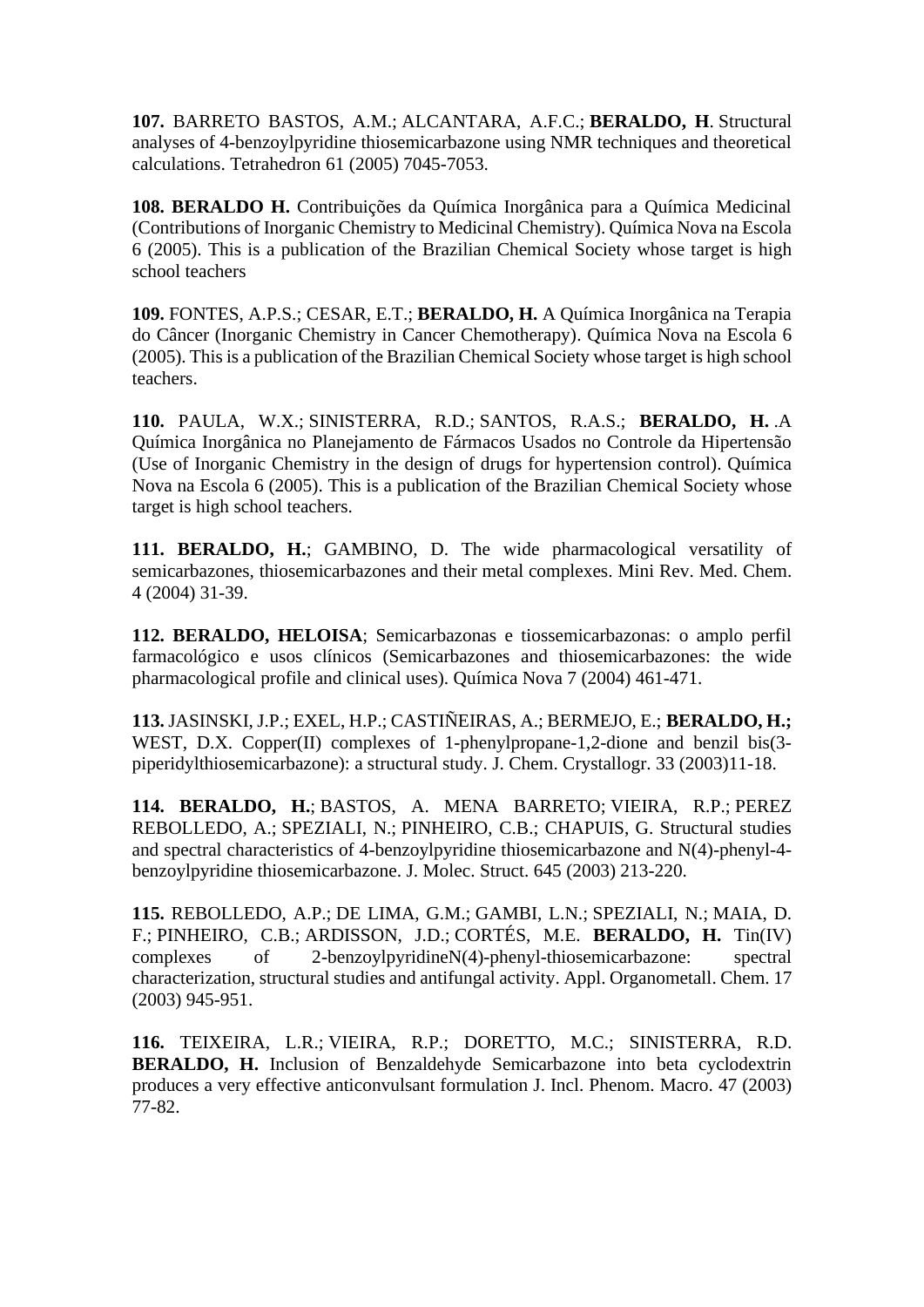**117. BERALDO, H.;** [NACIF,](http://lattes.cnpq.br/7736927541464931) W.F.; [TEIXEIRA,](http://lattes.cnpq.br/3150790447778819) L.R.; [REBOUÇAS,](http://lattes.cnpq.br/0305007181787906) J.S.; Cobalt(II) and nickel(II) complexes of N(4') substituted 3- and 4-acetylpyridine thiosemicarbazones. Trans. Met. Chem. 27 (2002) 85-88.

**118.** DE [LIMA,](http://lattes.cnpq.br/8218059267505950) G.M.; NETO, J.L.; **[BERALDO, H](http://lattes.cnpq.br/8218059267505950)**.; [SIEBALD,](http://lattes.cnpq.br/8969136140936814) H.; DUNCALF, D.J. Structural and spectral studies of thiosemicarbazones derived from 2-acetylthiophene. J. Molec. Struct. 604 (2002) 287-291.

**119. BERALDO, H.**; [COSTA,](http://lattes.cnpq.br/8760660056817369) R.F.F.; [LIMA,](http://lattes.cnpq.br/6515145587200500) R.; [LIMA,](http://lattes.cnpq.br/8226529794937801) G.M.; [LULA,](http://lattes.cnpq.br/7699721543354548) I.S.; MAHIEU, B. Complexes of tin(IV) tetrachloride with 3-formylpyridine semicarbazone and thiosemicarbazones. Phosphorus Sulfur Silicon Relat. Elem.177 (2002) 2455-2463.

**120. BERALDO, H**.; [SINISTERRA,](http://lattes.cnpq.br/0569614713880200) R.D. ; [TEIXEIRA,](http://lattes.cnpq.br/3150790447778819) L.R. ; [VIEIRA,](http://lattes.cnpq.br/2300064372165096) [R.P.;](http://lattes.cnpq.br/2300064372165096) [DORETTO,](http://lattes.cnpq.br/6829780730283506) M.C. An effective anticonvulsant prepared following a host-guest strategy that uses hydroxypropyl-β-cyclodextrin and benzaldehyde semicarbazone. Biochem. Biophys. Res. Commun, 296 (2002) 241-246.

**121. BERALDO, H.**; [LIMA,](http://lattes.cnpq.br/6515145587200500) R.; [TEIXEIRA,](http://lattes.cnpq.br/3150790447778819) L.R.; MOURA, A.A.; WEST, D.X. Crystal structures and IR, NMR and UV spectra of 4-formyl- and 4-acetylpyridine N(4) methyl- and N(4)-ethylthiosemicarbazones. J. Molec. Struct. 559 (2001) 99-106.

**122. [BERALDO,](http://lattes.cnpq.br/8218059267505950) H.**; [NACIF,](http://lattes.cnpq.br/7736927541464931) W.F.; WEST, D.X. Spectral studies of semicarbazones derived from 3- and 4-formylpyridine and 3- and 4-acetylpyridine: crystal and molecular structure of 3-formylpyridine semicarbazone. Spectrochim. Acta. Part A, Molec. Biomolec. Spectrosc. 57 (2001) 1847-1854.

**123. BERALDO, H.**; BERMEJO, E.; CASTIÑEIRAS, A.; GIL, M.; LABISBAL, E.; SOUSA, A.; WEST, D.X. Structural and Spectral Study of Copper(II) Complexes of Pyridilbis $\{3$ -piperidyl-,bis $\{hexamethyleneiminyl-}, bis\{N(4)-diethyl-}, and bis\{N(4)$ dipropylthiosemicarbazones}. Z. Anorg. Allg. Chem. 627 (2001) 827-835.

**124.** MENDES, I.C.; [TEIXEIRA,](http://lattes.cnpq.br/3150790447778819) L.R.; [LIMA,](http://lattes.cnpq.br/6515145587200500) R.; **BERALDO, H.**; SPEZIALI, N.L.; WEST, D.X. Structural and spectral studies of thiosemicarbazones derived from 3- and 4-formylpyridine and 3- and 4-acetylpyridine. J. Molec. Struct. 559 (2001) 355-360.

**125.** LIMA, R.; [TEIXEIRA,](http://lattes.cnpq.br/3150790447778819) L.R.; ALMEIDA, A.B.; DONNICI, C.L.; FABRIS, J.D. **BERALDO, H.** 2,2'-Bipyridine-6,6 '-bis(carbothioamide) metal complexes. Trans. Metal Chem. 25 (2000) 338-340.

**126. BERALDO, H.**; HALL, I.H.; LACKEY, C.B.; KISTLER, T.D.; IVES, J.S.; ACKERMAN, L.J.; WEST, D.X. The Cytotoxicity of Symmetrical and Unsymmetrical Bis(thiosemicarbazones) and Their Metal Complexes in Murine and Human Tumor Cells. Archiv der Pharmazie 333 (2000) 217-225.

**127. BERALDO, H.**; [LIMA,](http://lattes.cnpq.br/6515145587200500) R.; [TEIXEIRA,](http://lattes.cnpq.br/3150790447778819) L.R. ; MOURA, A.A.; WEST, D.X. Crystal structures and IR, NMR and UV spectra of 3-formyl- and 3-acetylpyridine N(4) methylthiosemicarbazones. J. Molec. Struct. 553, p. 43-48, 2000.

**128. BERALDO, H.;** GIL, M.; BERMEJO, E.; CASTIÑEIRAS, A.; WEST, D.X. Structural and spectral study of nickel(II) complexes of pyridil bis{3-piperidyl,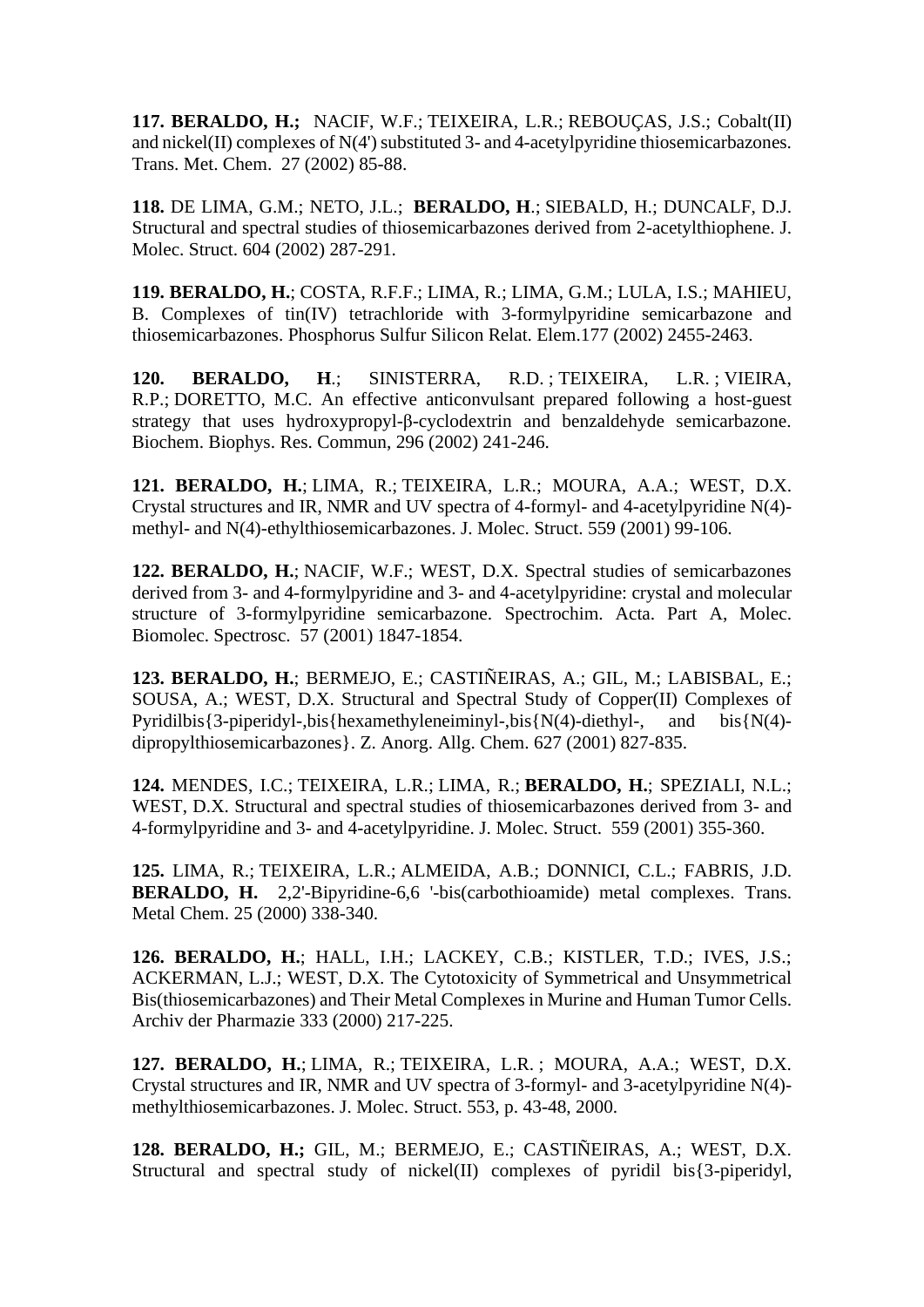bis{hexamethyleneiminyl-, bis{N(4)-diethyl-, and bis{N(4)dipropylthiosemicarbazones}. Z. Anorg. Allg. Chem. 626 (2000) 2353-2360, 2000.

**129. BERALDO, H.**; CASTIÑEIRAS, A.; BERMEJO, E.; ACKERMAN, L.J.; WEST, D.X. Structural and spectral characterization of two 1-phenyl-1,2-propanedione bis{N(4)-alkylthiosemicarbazones}. J. Molec. Struct. 510 (1999) 157-163.

**130.** [MENDES,](http://lattes.cnpq.br/4135519633437150) I.C.; [TEIXEIRA,](http://lattes.cnpq.br/3150790447778819) L.R. ; LIMA, R.; CARNEIRO, T.G.; **BERALDO, H.** Platinum(II) complexes of 2-, 3-, and 4-formyl-pyridine thiosemicarbazone and 2-, 3 and 4-acetyl-pyridine thiosemicarbazone. Trans. Met. Chem. 24 (1999) 655-658.

**131.** WEST, DOUGLAS X.; **BERALDO, HELOISA**; NASSAR, AMAL A.; EL-SAIED, FATHY A.; AYAD, MOHAMMED I. Copper(II) complexes of 4acetamidobenzaldehyde N(4)-substituted thiosemicarbazones. Trans. Met. Chem. 24 (1999) 421-424.

**132.** [LIMA,](http://lattes.cnpq.br/6515145587200500) R.L.; [TEIXEIRA,](http://lattes.cnpq.br/3150790447778819) L.R. ; CARNEIRO, T.M.G.; **BERALDO, H**. Nickel(II), copper(I) and copper(II) complexes of bidentate heterocyclic thiosemicarbzones J. Braz. Chem. Soc. 10 (1999) 184-188.

**133.** WEST, DOUGLAS X.; **BERALDO, HELOISA**; NASSAR, AMAL A.; EL-SAIED, FATHY A.; AYAD, MOHAMED I. Cobalt(II) complexes of 4acetamidobenzaldehyde N(4)-substituted thiosemicarbazones. Trans. Met. Chem. 24 (1999) 595-599.

**134.** CASTIÑEIRAS, A.; BERMEJO, E.; ACKERMAN, L. J.; **BERALDO, H**.; WEST, D. X. Structural and spectral characterization of two bis{N(4)-alkylthiosemicarbazones} of 1-phenylglyoxal. J. Molec. Struct. 477 (1999)1-6.

**135.** WEST, DOUGLAS X.; **BERALDO, HELOISA;** NASSAR, AMAL A. Nickel(II) complexes of 4-acetamidobenzaldehyde N(4)-substituted thiosemicarbazones. Trans. Met. Chem. 24 (1999) 25-28.

**136. BERALDO, H.**; [BORGES,](http://lattes.cnpq.br/5665482478229910) R.H.; [PANIAGO,](http://lattes.cnpq.br/3502740372130588) E. Equilibrium and kinetic studies of iron(II) and iron(III) complexes of some  $\alpha(N)$ -heterocyclic thiosemicarbazones. Reduction of the iron(III) complexes of 2-formylpyridine thiosemicarbazone and 2 acetylpyridine thiosemicarbazone by cellular thiol-like reducing agents. J. Inorg. Biochem. 65 (1997) 267-275.

**137. BERALDO, HELOISA**; WEST, DOUGLAS X. Copper(II) and nickel(II) complexes of pyruvaldehyde bis{N(3)-substituted thiosemicarbazones}. Trans. Met. Chem. 22 (1997) 294-298.

**138. BERALDO, H.;** KAISNER, S.B.; TURNER, J.D.; BILLEH, I.S.; IVES, J.S.; WEST, D.X. Copper(II) and nickel(II) complexes of the  $bis\{N(3)-substituted\}$ thiosemicarbazones} of phenylglyoxal and 1-phenylpropane-1,2-dione. Trans. Met. Chem. 22 (1997) 459-464.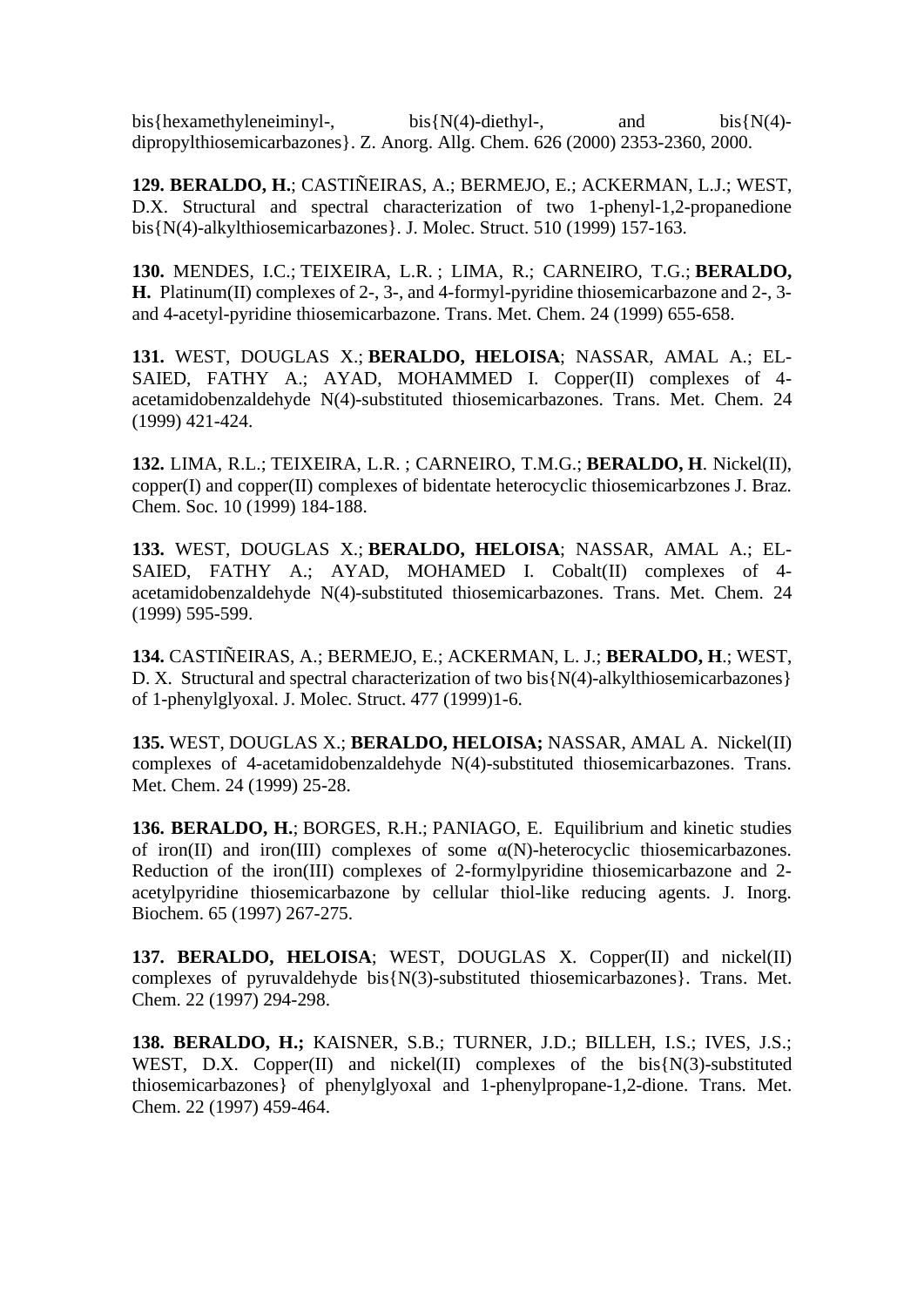**139.** DIAZ, A.; GARCÍA, I.; CAO, R.; **BERALDO, H.** ; SALBERG, M.M.; WEST, D. X.; GONZÁLEZ, L.; [OCHOA,](http://lattes.cnpq.br/4726633747935220) E. Ribose, galactose and glucose bis(thiosemicarbazone) complexes of copper(II) and nickel(II). Polyhedron, 16 (1997) 3549-3555.

**140. [BERALDO, H.;](http://lattes.cnpq.br/8218059267505950)** BOYD, L.P.; WEST, D.X. Copper(II) and nickel(II) complexes of glyoxaldehyde bis{N(3)-substituted thiosemicarbazones}. Trans. Met. Chem, 23 (1997) 67-71.

**141.** [BORGES,](http://lattes.cnpq.br/5665482478229910) R.H.U.; [ABRAS,](http://lattes.cnpq.br/4181558422910350) A.; **BERALDO, H.** Synthesis, characterization and Mossbauer studies of Fe(II) and Fe(III) complexes of 2-acetylpyridine thiosemicarbazone. J. Braz. Chem. Soc. 8 (1997) 33-38.

**142.** [MACHADO,](http://lattes.cnpq.br/6337530512119332) F.C.; [DEMICHELI,](http://lattes.cnpq.br/3146161136791377) C.; GARNIER-SUILLEROT, A.; **BERALDO, H**. Metal complexes of anhydrotetracycline. 2. Absorption and circular dichroism study of Mg(II), Al(III), and Fe(III) complexes. Possible influence of the Mg(II) complex on the toxic side effects of tetracycline. J. Inorg. Biochem. 60 (1995) 163-173.

**143.** MATOS, S.V.M.; **BERALDO, H**. Metal complexes of anhydrotetracycline.3: An absorption and circular dichroism study of the Ni(II), Cu(II) and Zn(II) complexes in aqueous solution. J. Braz. Chem. Soc. 6 (1995) 405-411.

**144.** [PEREIRA,](http://lattes.cnpq.br/7615891473051775) E.C.; [DEMICHELI,](http://lattes.cnpq.br/3146161136791377) C.; [PEIXOTO,](http://lattes.cnpq.br/2391172147377321) L.C.; **BERALDO, H.**; TOSI, L. A spectrometric study of the chelating properties of 6-galactosyl rubrofusarin:  $Mg(II)$ , Al(III), Fe(III), Ni(II) and Cu(II) complexes. J. Braz. Chem. Soc. 6, (1995) 381-386.

**145.** DE SIQUEIRA, J.M. ; CARVALHO, S.; [PANIAGO,](http://lattes.cnpq.br/3502740372130588) E.B.; TOSI, L.; **BERALDO, H**. Metal complexes of anhydrotetracycline. 1. A Spectrometric study of the Cu(II) and Ni(II) complexes. J. Pharm. Sci. 83 (1994) 291-295.

**146.** BARBIERI, ROBERTO S.; **BERALDO, H.**; [FILGUEIRAS,](http://lattes.cnpq.br/0332057573470620) C.A.L.; ABRAS, A. NIXON, J.F.; HITCHCOCK, P.B. The reaction of 2-formylpyridine thiosemicarbazone (HFPT) with tin tetrahalides. Crystal and molecular structure of [SnCl3(FPT)]. Inorg. Chim. Acta 206 (1993) 169-172.

**147.** DEMICHELLI, C.; **BERALDO, H.**; TOSI, L. Cu(II) and Ni(II) complexes of rubrofusarin and 6-galactosyl rubrofusarin. J. Braz. Chem. Soc. 3 (1992) 52-54.

**148. BERALDO, H.**; [ABRAS,](http://lattes.cnpq.br/4181558422910350) A.; FANTINI, E.O.; [BORGES,](http://lattes.cnpq.br/5665482478229910) R.H.; ROCHA, M.A.; TOSI, L. Spectroscopic studies of metal complexes containing  $\pi$ -delocalized sulfur ligands. Mössbauer and kinetic studies of iron(II) and iron(III) complexes of the antitumor agent 2-formylpyridine thiosemicarbazone. Inorg. Chimica Acta172 (1990) 113-117.

**149.** [ABRAS,](http://lattes.cnpq.br/4181558422910350) A.; ROCHA, M.A.; **BERALDO, H.**; TOSI, L. Mossbauer spectra of the iron(II) and iron(III) complexes of the antitumor agent 2-formylpyridine thiosemicarbazone. Recueil des Travaux Chimiques des Pays-Bas-Journal of the Royal Netherlands Chemical Society 106 (1987) 390-390.

**150. BERALDO, H.**; TOSI, L. Spectroscopic studies of metal complexes containing πdelocalized sulfur ligands. The pre-resonance Raman spectra of the antitumor agent 2